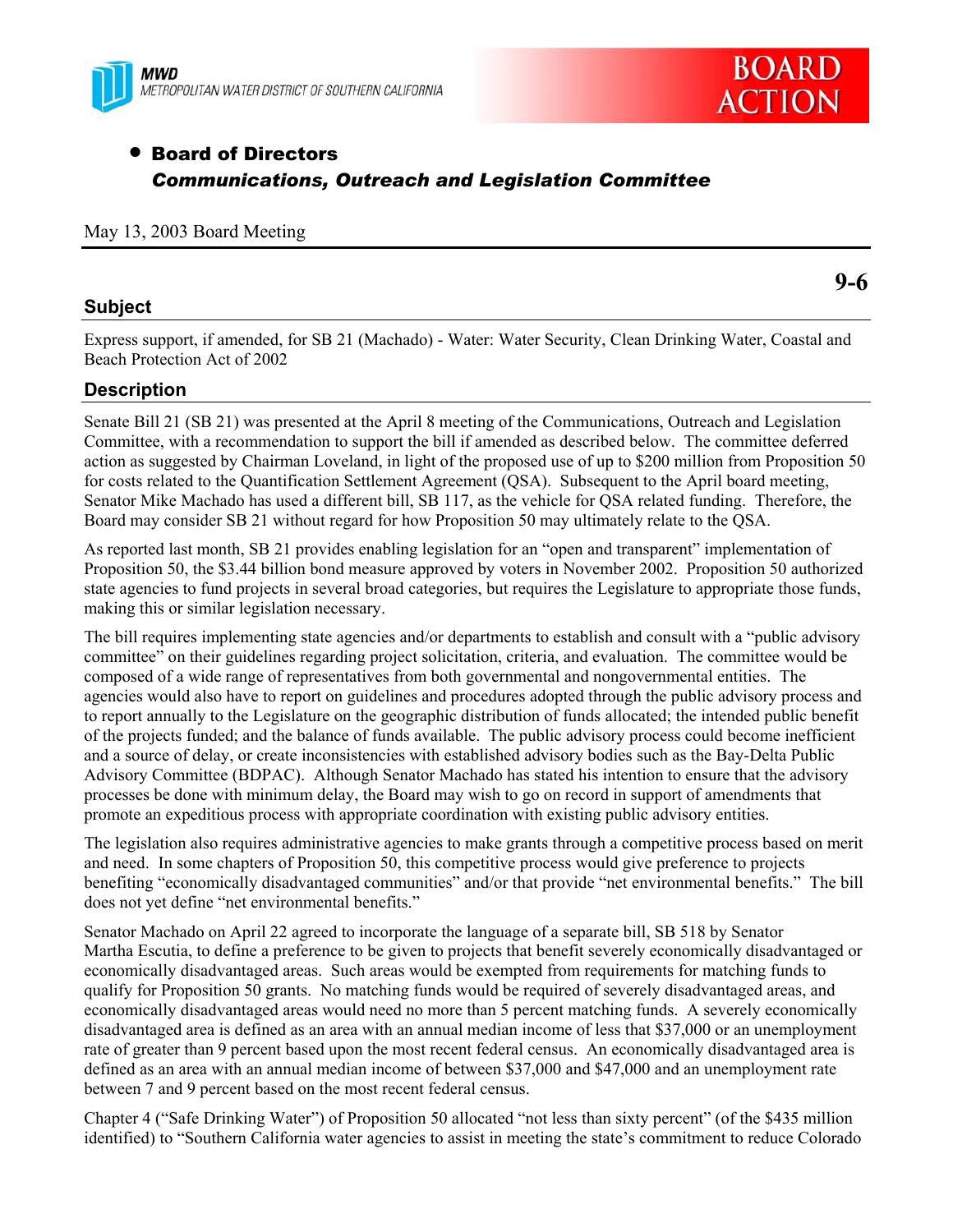River water use to 4.4 million acre-feet per year." SB 21 defines "Southern California" as those agencies whose service area is entirely or partly within the counties of San Diego, Imperial, Riverside, Orange, Los Angeles, Ventura or San Bernardino. SB 21 also establishes the following two criteria that would both have to be met for a project to receive funding under this chapter: (1) "the project will assist the grantee to meet safe drinking water standards"; and (2) "the project will assist the grantee to meet the state's commitment to reduce Colorado River water use to 4.4 million acre-feet per year." Finally, SB 21 would require the other funds in this chapter to be administered on a competitive statewide basis.

Chapter 6 ("Contaminant and Salt Removal Technologies") of Proposition 50 authorized funding for desalination, treatment and disinfection projects. SB 21 would allow, but not require, a cap on the size of grants under this chapter. The bill establishes legislative intent for subsequent appropriation of at least \$10 million for feasibility studies, but leaves to implementing guidelines any other allocation among these categories of projects.

Proposition 50 also provides funding for the Environmental Water Account under Chapter 7 (CALFED Bay-Delta Program). If the Environmental Water Account is extended beyond its current expiration date of September 30, 2004, SB 21 would direct at least \$90 million from Proposition 50 for acquisition of long-term purchase contracts and water rights.

Of the \$500 million identified in Chapter 8 ("Integrated Regional Water Management") of Proposition 50, SB 21 would set minimum allocations of 40 percent to projects within the seven southernmost counties (referenced above), and 40 percent to the rest of the state. It also directs the Department of Water Resources and the State Water Resources Control Board to develop a joint proposal solicitation and grant process, report to the Legislature on the process adopted and provides that projects funded by DWR and SWRCB, under this chapter, be consistent with an adopted integrated regional water management plan.

Senate Bill 21 is included for reference as **Attachment 1**. The text of Proposition 50 is **Attachment 2**.

# **Policy**

The Board of Directors supported passage of Proposition 50 (M.I. 44751, approved on January 8, 2002). This legislation is needed to promote its effective implementation.

# **California Environmental Quality Act (CEQA)**

CEQA determination for Options #1 and #2:

The proposed actions are not defined as a project under CEQA because they involve continuing administrative activities, such as general policy and procedure making (Section 15378(b)(2) of the State CEQA Guidelines). In addition, where it can be seen with certainty that there is no possibility that the proposed actions in question may have a significant effect on the environment, the proposed actions are not subject to CEQA (Section 15061(b)(3) of the State CEQA Guidelines).

The CEQA determination is: Determine that the proposed actions are not subject to CEQA pursuant to Sections 15378(b)(2) and 15061(b)(3) of the State CEQA Guidelines.

CEQA determination for Option #3:

None required

# **Board Options/Fiscal Impacts**

# **Option #1**

Adopt the CEQA determination and

- a. Express support, if amended, for SB 21 (Machado); and
- b. Provide policy direction to staff regarding desired amendments.
- **Fiscal Impact:** None

# **Option #2**

Adopt the CEQA determination and provide policy direction to staff regarding desired amendments to SB 21. **Fiscal Impact:** None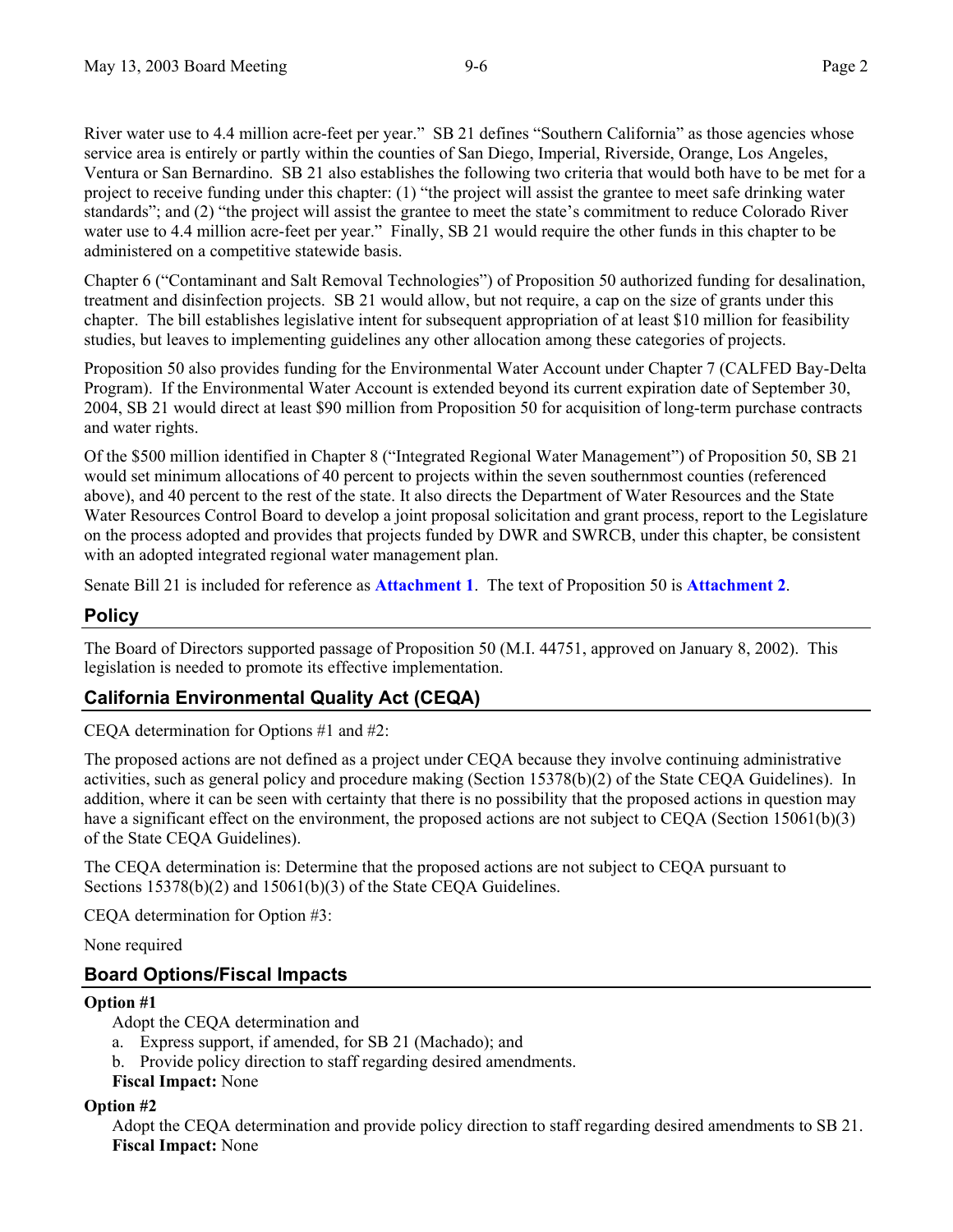# **Option #3**  Take no action. **Fiscal Impact:** None

# **Staff Recommendation**

Option #1

4/25/2003 *A*⁄dán Ortega, *Vice President, External Affairs Date*

4/28/2003 ٨. ١ പ *Ronald R. Gastelum Date*

*Chief Executive Officer* 

**Attachment 1 – Senate Bill 21 Attachment 2 – Proposition 50**  BLA #2294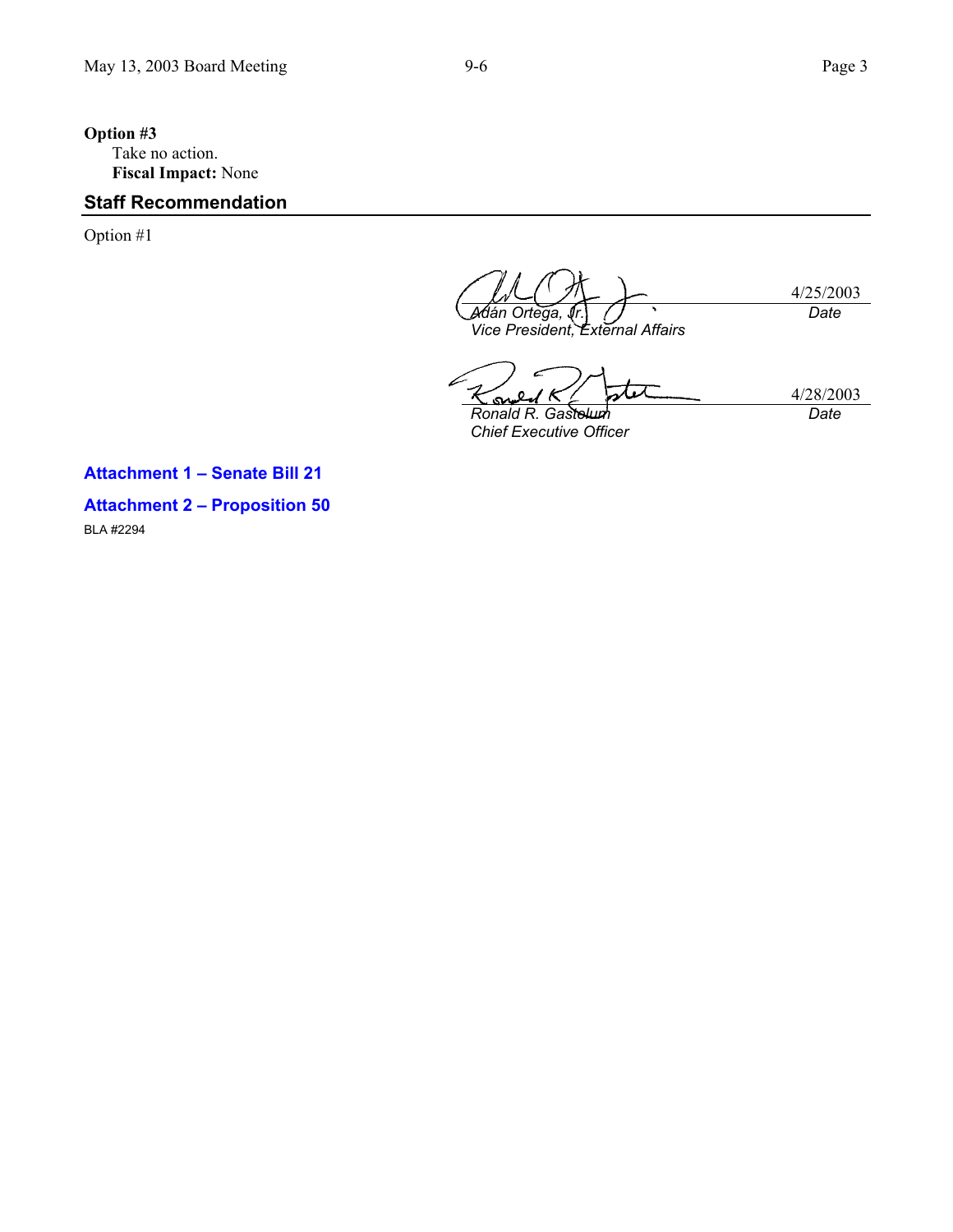#### **Introduced by Senator Machado**

December 2, 2002

An act to *amend Section 11361 of the Government Code, and to* add Sections 79505.5, 79522, 79532, 79533, 79534, 79535, 79540.1, 79541.1, 79542.1, 79543.1, 79544.1, 79544.2, 79547, *79547.2,* 79555, 79560.5, 79562.5, 79564.1, 79564.5, 79568.5, and 79571.5 to the Water Code, relating to water.

LEGISLATIVE COUNSEL'S DIGEST

SB 21, as amended, Machado. Water: Water Security, Clean Drinking Water, Coastal and Beach Protection Act of 2002. **The** 

*(1)* The Water Security, Clean Drinking Water, Coastal and Beach Protection Act of 2002, an initiative measure approved by the voters at the November 5, 2002, statewide general election, authorizes the state to issue general obligation bonds in the amount of \$3,440,000,000 for the purposes of the act.

This bill would require various state agencies, including the State Department of Health Services, the State Water Resources Control Board, and the Department of Water Resources, to establish guidelines for the purposes of implementing the act, and to convene and consult with a public advisory committee composed of certain representatives to assist each of those state agencies in carrying out that task. *The bill would authorize state agencies implementing certain provisions of the*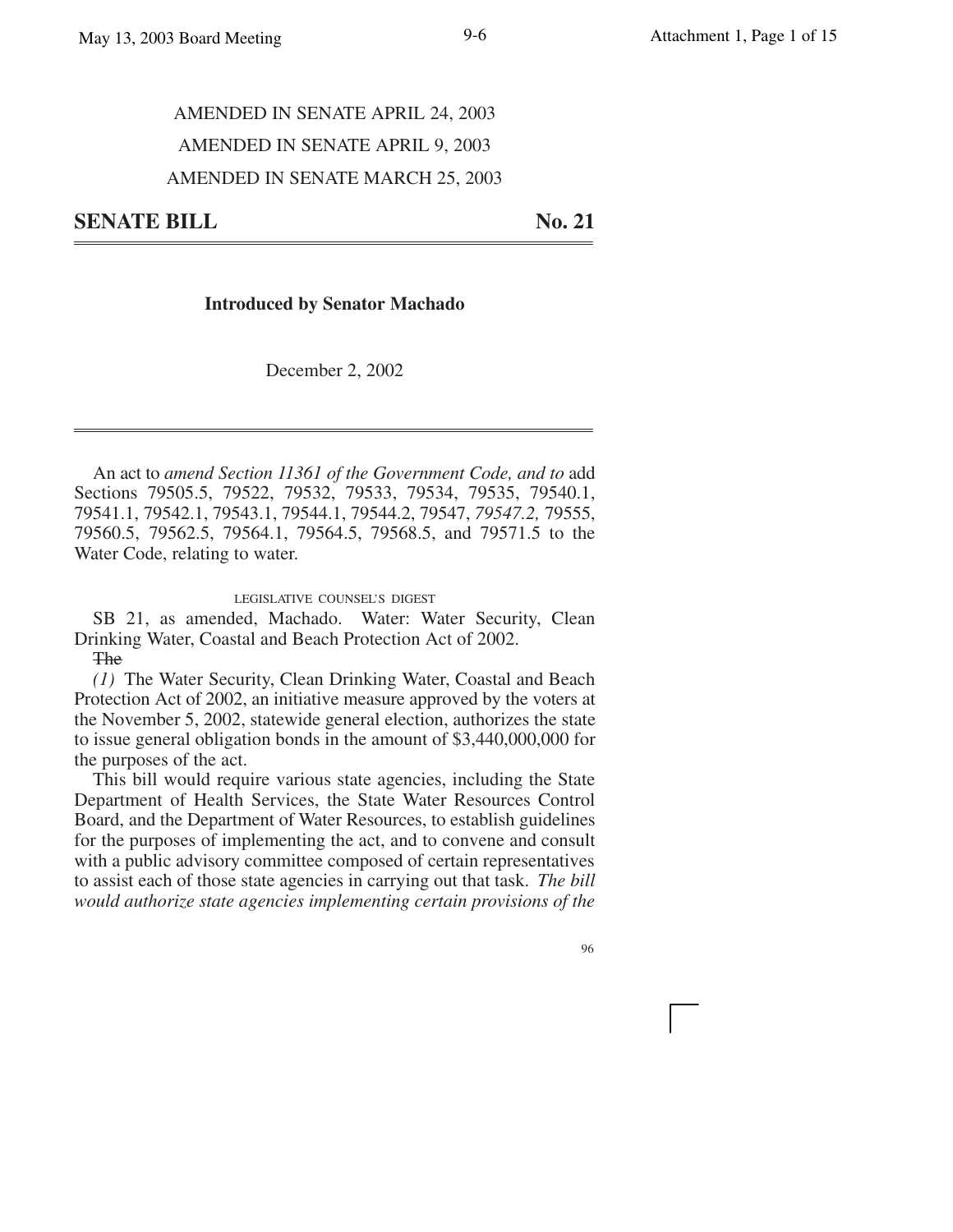#### $\text{SB } 21 \quad -2 \quad -$

*act to include in these guidelines a requirement for matching funds but only if the guidelines include a waiver process for economically disadvantaged communities and severely economically disadvantaged communities, and a preference for grants to economically disadvantaged communities and severely economically disadvantaged communities.* The bill would require each state agency to inform the Legislature as to its guidelines and would authorize the allocation of bond funds subject to those respective guidelines 60 days after the date on which the state agency informs the Legislature. The bill would require state agencies that are required to implement certain provisions of the act to inform the Legislature as to each recipient of bond funds, the amount of each expenditure made during the previous fiscal hear *year*, and the amount of bond funds available for implementation of those respective provisions of the act.

The bill would require state agencies to award grants pursuant to certain provisions of the act on a competitive statewide basis and would require the State Department of Health Services to allocate certain grant money available to southern California water agencies on a competitive basis for projects to reduce Colorado River water use, including projects undertaken jointly with other entities.

The bill would declare the intent of the Legislature, of the funds made available for the purposes of desalination projects, to enact in subsequent legislation, to appropriate at least \$10,000,000 for feasibility studies. The bill would establish various other requirements relating to the implementation of the act.

*(2) Existing law requires state agencies to adopt regulations in accordance with prescribed procedures and requirements and requires the Office of Administrative Law to review adopted regulations and to make certain determinations.*

*This bill would exempt the adoption or revision of regulations, guidelines, or criteria that implement the act from those provisions, and would instead require a public participation process.*

Vote: majority. Appropriation: no. Fiscal committee: yes. State-mandated local program: no.

*The people of the State of California do enact as follows:*

1 2 following: SECTION 1. The Legislature finds and declares the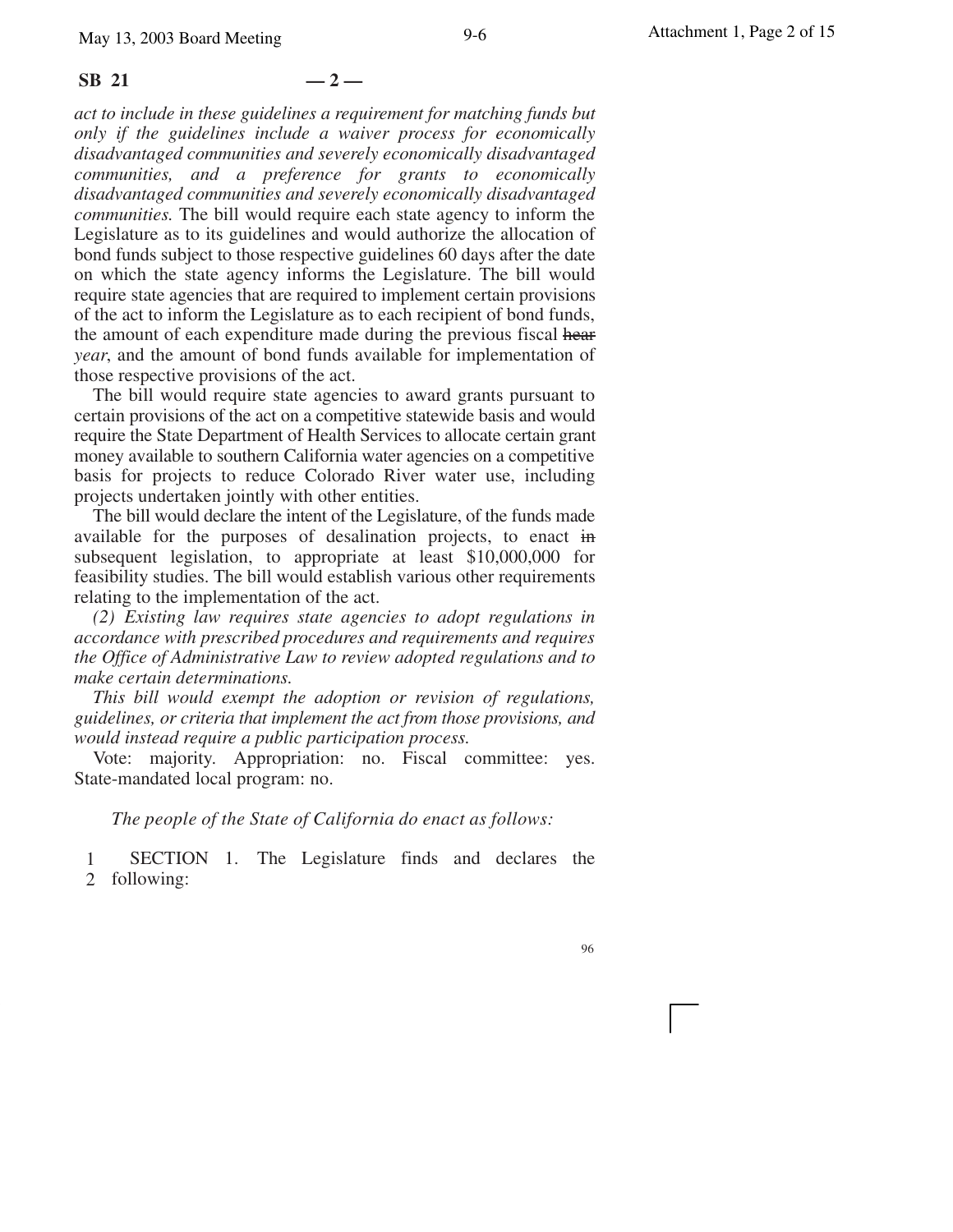**—3— SB 21**

1 (a) In order to protect the intent of the voters in approving the

2 3 Water Security, Clean Drinking Water, Coastal and Beach Protection Act of 2002 (Division 26.5 (commencing with Section

4 79500) of the Water Code), it is necessary and desirable that that

5 act be implemented in as open and transparent manner as is

6 practicable.

7 8 (b) It is further necessary and desirable that the public be

9 directly involved in the development of guidelines governing project solicitation, criteria, and evaluation to the maximum extent

10 practicable.

11 12 13 (c) Funds made available by that act are limited relative to apparent need. Therefore, both of the following implementing measures are necessary and desirable:

14 (1) Expenditures, including expenditures for loans and grants,

15 16 pursuant to that act should be made on a competitive basis and evaluated solely on merit and need.

17 18 communities *and severely economically disadvantaged* 19 20 (2) Projects that meet the needs of economically disadvantaged *communities* and projects that provide net environmental benefits should receive a preference in funding.

21 (d) To ensure that that act is implemented in accordance with

22 the intent of the voters, it is necessary and desirable for agencies

23 24 that implement that act to report annually on all of the following matter:

25 26 (1) The guidelines and procedures developed through a public advisory process.

27 28 29 (2) The geographic distribution of funds allocated pursuant to that act and the intended public benefit provided by those expenditures.

30 31 (3) The balance of funds available by that act for expenditures, including expenditures for loans and grants.

32 33 SEC. 2. *Section 11361 of the Government Code is amended to read:*

34 35 36 Neighborhood Parks, Clean Water, Clean Air, and Coastal 37 Protection Bond Act of 2000 (the Villaraigosa-Keeley Act) 38 (Chapter 1.692 (commencing with Section 5096.300) of Division 11361. This chapter does not apply to the adoption or revision of regulations, guidelines, or criteria to implement the Safe

39 5 of the Public Resources Code) *or the Water Security, Clean*

40 *Drinking Water, Coastal and Beach Protection Act of 2002*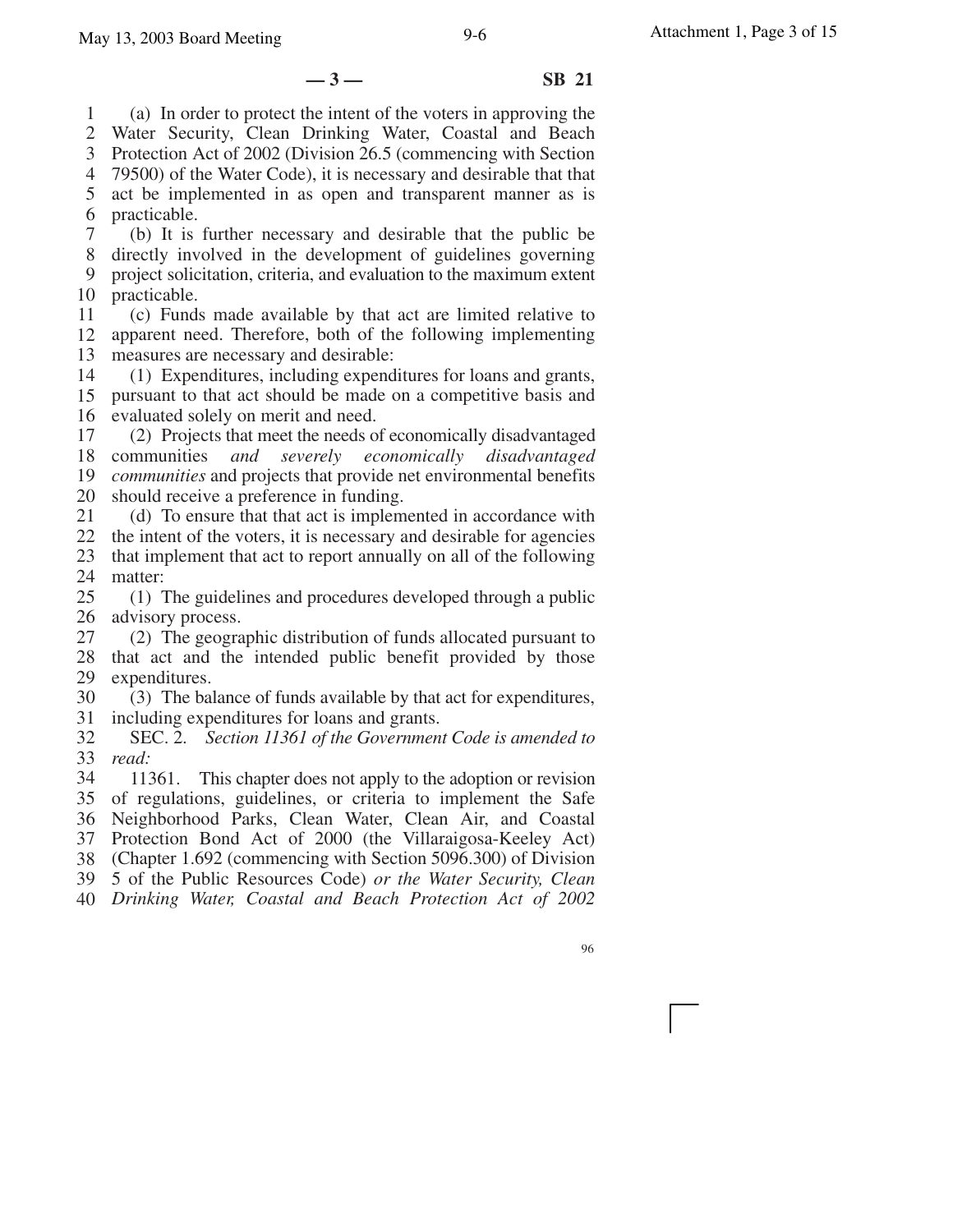#### **SB 21 — 4 —**

1 *(Division 26.5 (commencing with Section 79500) of the Water*

2 *Code)*. The adoption or revision of regulations, guidelines, or

3 4 criteria, if necessary to implement that act *those respective acts*,

5 6 shall instead be accomplished by means of a public process reasonably calculated to give those persons interested in their adoption or revision an opportunity to be heard.

7 8 9 *SEC. 2.5.* Section 79505.5 is added to the Water Code, to read: 79505.5. As used in this division, the following terms shall have the following meanings:

10 11 12 13 14 15 16 (a) "Economically disadvantaged communities" means  $\equiv$ *(a) ''Economically disadvantaged community'' means a community with an annual median household income of thirty-seven thousand dollars (\$37,000) or more, but less than forty-seven thousand dollars (\$47,000), and an unemployment rate that is more than 7 percent, but not more than 9 percent, based on the most recent federal census.*

17 18 19 (b) ''Matching funds'' means funds made available by other than this division, donated services from nonstate sources, or both. (c) "Net environmental benefits" means .........

20 *(d) ''Safe drinking water standards'' means state and federal*

21 *safe drinking water standards and maximum contaminate levels*

22 *and action levels, including the United States Environmental*

23 *Protection Agency's Stage 1 Disinfectants and Disinfection* 24 *By-Products Rule.*

25 26 27 28 29 *(e) ''Severely economically disadvantaged community'' means a community with an annual median household income of less than thirty-seven thousand dollars (\$37,000) or an unemployment rate that is more than 9 percent, based on the most recent federal census.*

30 SEC. 3. Section 79522 is added to the Water Code, to read:

31 32 33 79522. (a) Funds made available pursuant to Section 79520 shall be appropriated to the State Department of Health Services for statewide competitive grants.

34 (b) The State Department of Health Services, at a minimum,

35 36 37 shall convene and consult with a public advisory committee for the purposes of developing solicitation and evaluation guidelines for awarding grants under Section 79520.

38 39 40 (c) The public advisory committee shall be composed of representatives of interested federal, state, and local governmental agencies, regional water management groups and other regional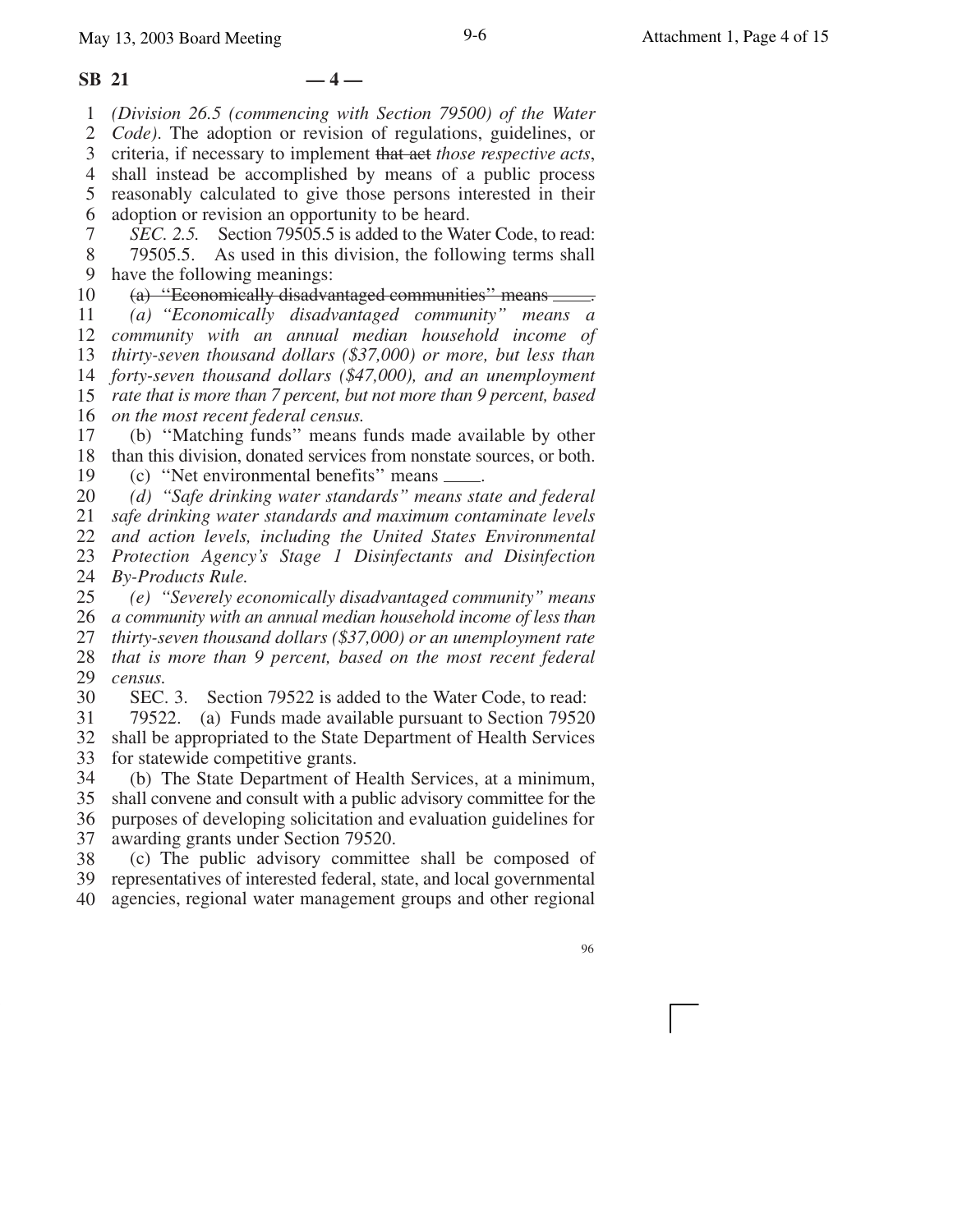**—5— SB 21**

1 resource planning groups, public and private water agencies,

2 3 agricultural interest groups, environmental interest groups, public interest groups, *nonprofit interest groups,* and other interested

4 parties.

5 (d) The public advisory committee shall provide advice and

6 7 8 comments to the State Department of Health Services on project solicitation and evaluation, including, at a minimum, funding priorities and criteria for evaluating grant proposals.

9 10 committee, the State Department of Health Services shall develop 11 12 13 14 (e) Based on the advice and comments of the public advisory project solicitation and evaluation guidelines. The State Department of Health Services shall inform the Legislature as to the project solicitation and evaluation guidelines developed under this section.

15 16 for allocation 60 days after the date on which the State Department 17 18 (f) Funds for awarding grants under this section are available of Health Services informs the Legislature on the project solicitation and evaluation guidelines.

19 20 21 22 23 24 25 26 27 28 (g) Beginning January 1, 2005, the State Department of Health Services shall inform the Legislature as to the recipient and the amount of each grant awarded during the previous fiscal year under this chapter. The information shall include data on the geographic distribution of grants awarded under this chapter and the intended public benefit those grants provide. The information shall also include data on the balance of funds available under this chapter for grants in that current fiscal year and future fiscal years. SEC. 4. Section 79532 is added to the Water Code, to read: 79532. (a) Funds made available pursuant to subdivision (b)

29 30 of Section 79530 shall be administered in accordance with this section.

31 32 (b) Grants shall be awarded on a competitive basis among southern California water agencies.

33 34 (c) For the purposes of this chapter, ''southern California water agencies'' means water agencies whose service area is entirely or

35 partly in one or more of the following counties: San Diego,

36 37 Imperial, Riverside, Orange, Los Angeles, San Bernardino, or Ventura.

38 (d) Grants may be awarded to southern California water

39 agencies for projects undertaken jointly by one or more southern

40 California water agencies and other entities.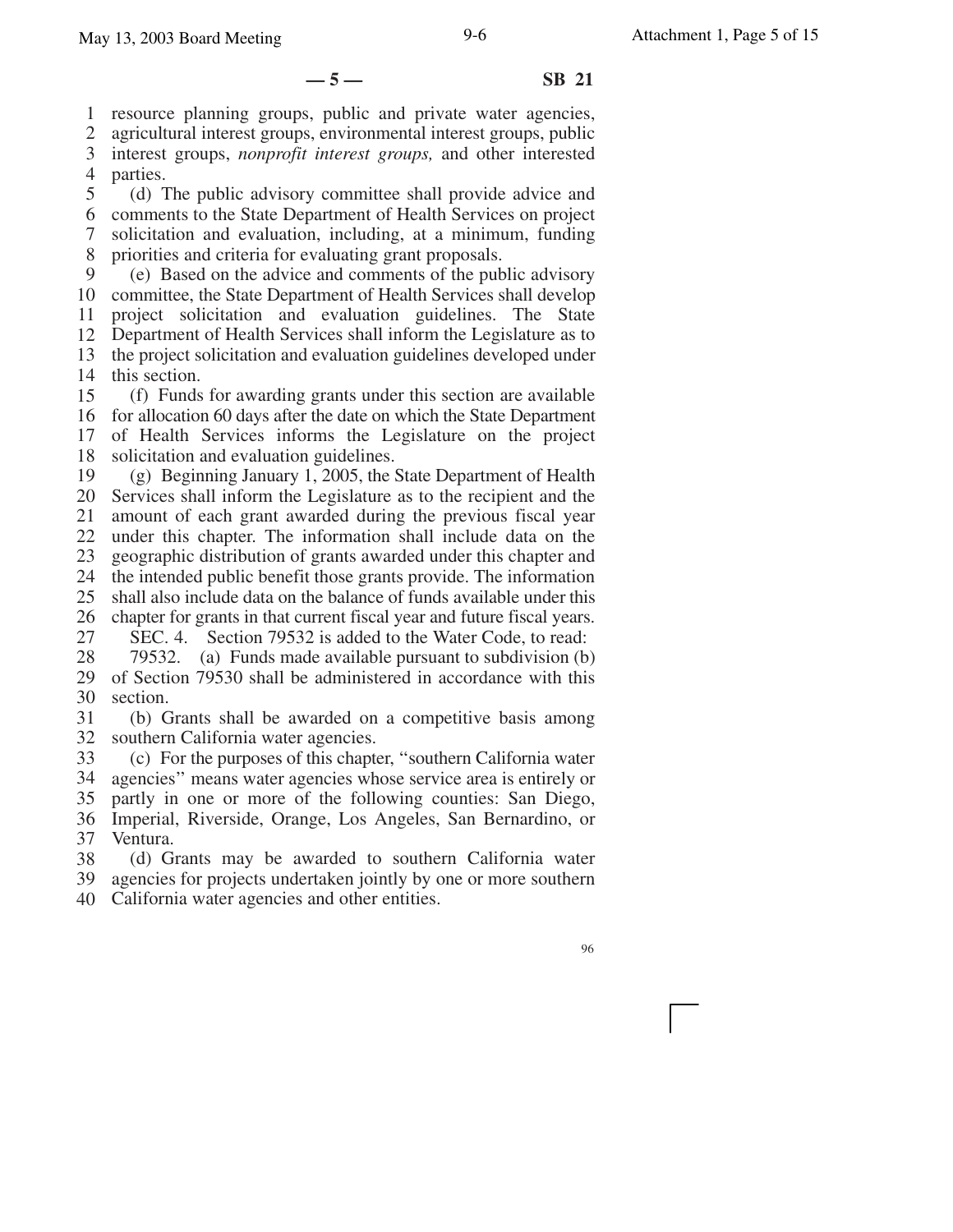#### $\text{SB } 21 \qquad -6 -$

1 (e) A project funded by a grant made pursuant to subdivision

2 3 (b) of Section 79530 shall meet both of the following

4 5 requirements: (1) The project will assist the grantee to meet safe drinking water standards.

6 7 8 (2) The project will assist the grantee to meet the state's commitment to reduce Colorado River water use to 4.4 million acre-feet per year.

9 SEC. 5. Section 79533 is added to the Water Code, to read:

10 11 12 13 14 79533. (a) The State Department of Health Services, at a minimum, shall convene and consult with a public advisory committee for the purposes of developing solicitation and evaluation guidelines for awarding grants under subdivision (b) of Section 79530.

15 16 representatives of interested federal, state, and local governmental 17 18 19 20 21 (b) The public advisory committee shall be composed of agencies, regional water management groups and other regional resource planning groups, public and private water agencies, agricultural interest groups, environmental interest groups, public interest groups, *nonprofit interest groups,* and other interested parties.

22 23 24 25 (c) The public advisory committee shall provide advice and comments to the State Department of Health Services on project solicitation and evaluation, including, at a minimum, funding priorities and criteria for evaluating grant proposals.

26 27 28 29 30 31 32 33 34 35 36 *economically disadvantaged communities*. (d) Based on the advice and comments of the public advisory committee, the State Department of Health Services shall develop project solicitation and evaluation guidelines. The guidelines may include a requirement for matching funds, but only if the guidelines also include a waiver process for economically disadvantaged communities *and severely economically disadvantaged communities*. The guidelines may also include a cap on the size of grants awarded pursuant to subdivision (b) of Section 79530. The guidelines shall include a preference for grants to economically disadvantaged communities *and severely*

37 (e) The State Department of Health Services shall inform the

38 Legislature as to the project solicitation and evaluation guidelines 39 40 developed under this section. Funds for awarding grants pursuant to subdivision (b) of Section 79530 are available for allocation 60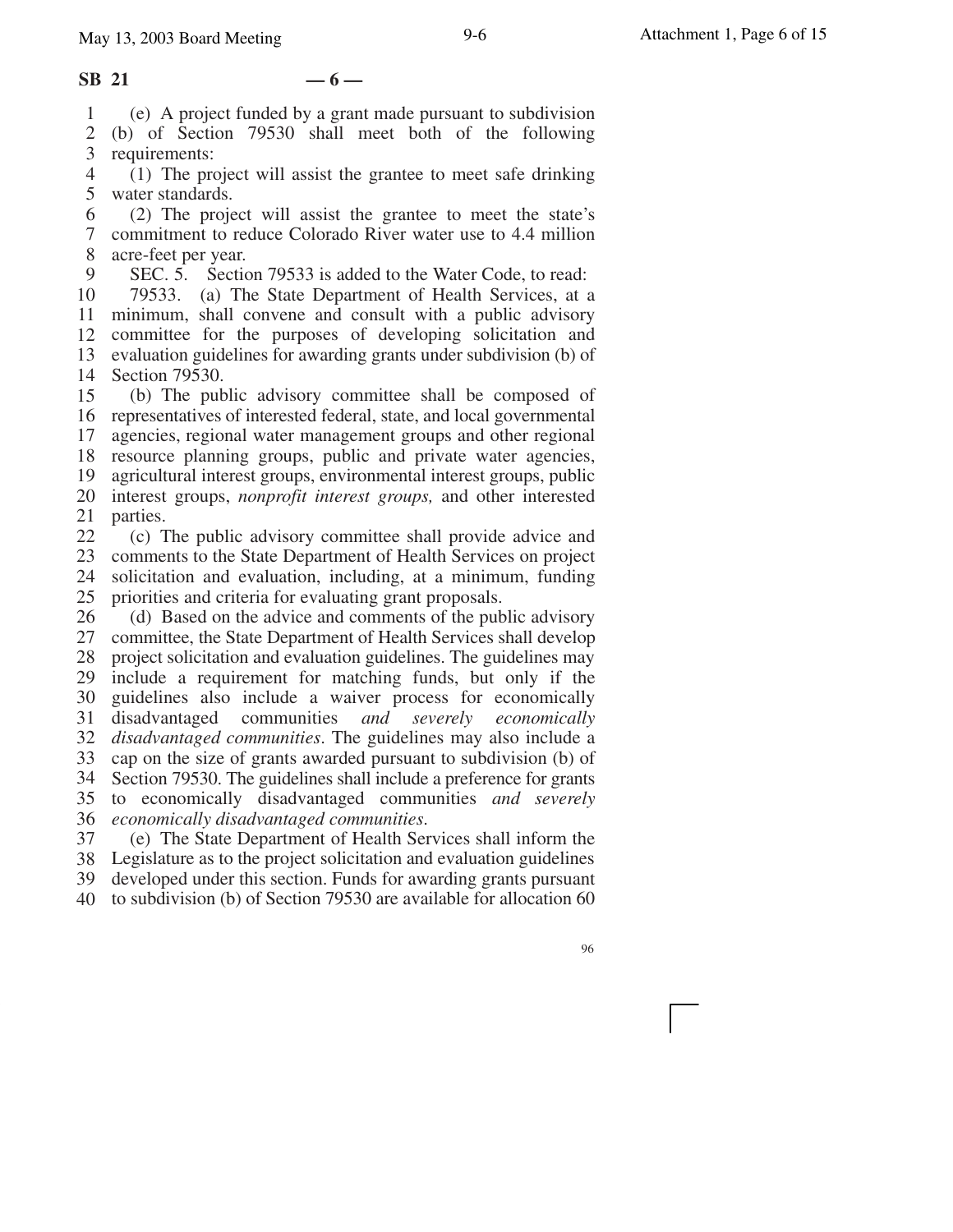**—7— SB 21**

1 2 days after the date on which the State Department of Health Services informs the Legislature.

3 SEC. 6. Section 79534 is added to the Water Code, to read:

4 5 6 7 79534. (a) Funds made available pursuant to paragraphs (1) to (5), inclusive, of subdivision (a) of Section 79530, and not for the purposes of subdivision (b) of that section, shall be administered in accordance with this section.

8 9 10 11 (b) Grants shall be awarded on a statewide competitive basis. A project that is eligible for funding for the purposes of subdivision (b) of Section 79530 is not eligible for a grant subject to this section.

12 13 14 15 (c) The State Department of Health Services, at a minimum, shall convene and consult with a public advisory committee for the purposes of developing solicitation and evaluation guidelines for awarding grants under this section.

16 17 18 19 20 21 22 (d) The public advisory committee shall be composed of representatives of interested federal, state, and local governmental agencies, regional water management groups and other regional resource planning groups, public and private water agencies, agricultural interest groups, environmental interest groups, public interest groups, *nonprofit interest groups,* and other interested parties.

23 24 25 26 (e) The public advisory committee shall provide advice and comments to the State Department of Health Services on project solicitation and evaluation, including, at a minimum, funding priorities and criteria for evaluating grant proposals.

27 28 29 30 31 32 33 34 35 36 37 (f) Based on the advice and comments of the public advisory committee, the State Department of Health Services shall develop project solicitation and evaluation guidelines. The guidelines may include a requirement for matching funds, but only if the guidelines also include a waiver process for economically disadvantaged communities *and severely economically disadvantaged communities*. The guidelines may also include a cap on the size of grants awarded pursuant to this section. The guidelines shall include a preference for grants to economically disadvantaged communities *and severely economically disadvantaged communities*.

38 (g) The State Department of Health Services shall inform the

39 Legislature as to the project solicitation and evaluation guidelines

40 developed under this section. Funds for awarding grants subject to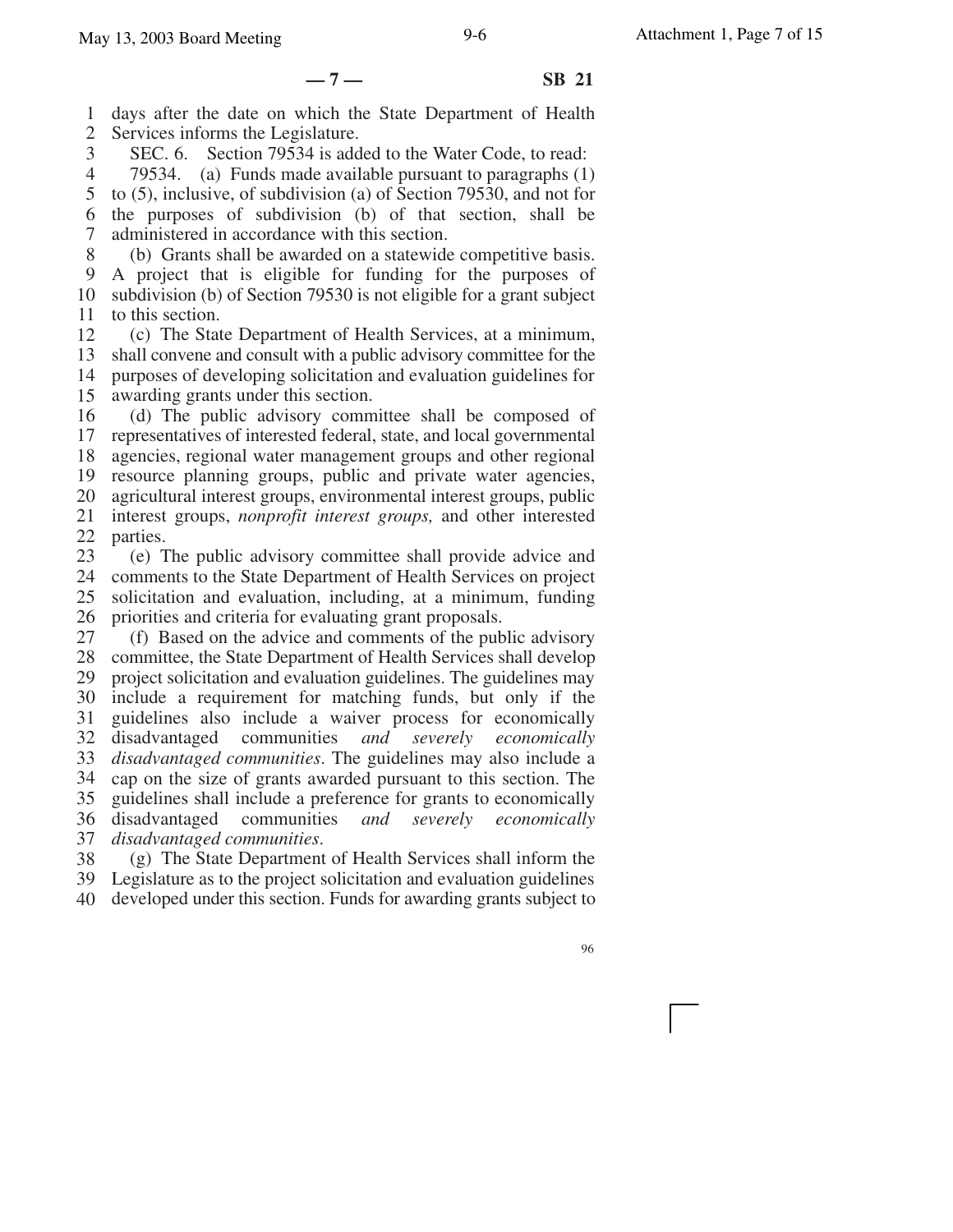#### **SB 21 — 8 —**

1 this section are available for allocation 60 days after the date on

2 which the State Department of Health Services informs the

3 Legislature.

4 SEC. 7. Section 79535 is added to the Water Code, to read:

5 6 Health Services shall inform the Legislature as to the recipient and 7 8 9 10 11 12 79535. Beginning January 1, 2005, the State Department of the amount of each grant awarded during the previous fiscal year under this chapter. The information shall include data on the geographic distribution of grants awarded under this chapter and the intended public benefit those grants provide. The information shall also include data on the balance of funds available under this chapter for grants in that current fiscal year and future fiscal years.

13 14 SEC. 8. Section 79540.1 is added to the Water Code, to read: 79540.1. (a) Funds made available pursuant to *Section* 79540

15 shall be administered in accordance with this section.

16 (b) Grants shall be awarded on a statewide competitive basis.

17 18 (c) The board, at a minimum, shall convene and consult with a public advisory committee for the purposes of developing

19 20 solicitation and evaluation guidelines for awarding grants under this section.

21 22 23 24 25 26 27 (d) The public advisory committee shall be composed of representatives of interested federal, state, and local governmental agencies, regional water management groups and other regional resource planning groups, public and private water agencies, agricultural interest groups, environmental interest groups, public interest groups, *nonprofit interest groups,* and other interested parties.

28 29 30 31 (e) The public advisory committee shall provide advice and comments to the board on project solicitation and evaluation, including, at a minimum, funding priorities and criteria for evaluating grant proposals.

32 33 34 35 36 37 38 39 (f) Based on the advice and comments of the public advisory committee, the board shall develop project solicitation and evaluation guidelines. The guidelines may include a requirement for matching funds, but only if the guidelines also include a waiver process for economically disadvantaged communities *and severely economically disadvantaged communities*. The guidelines may also include a cap on the size of grants awarded pursuant to this section. The guidelines shall include a preference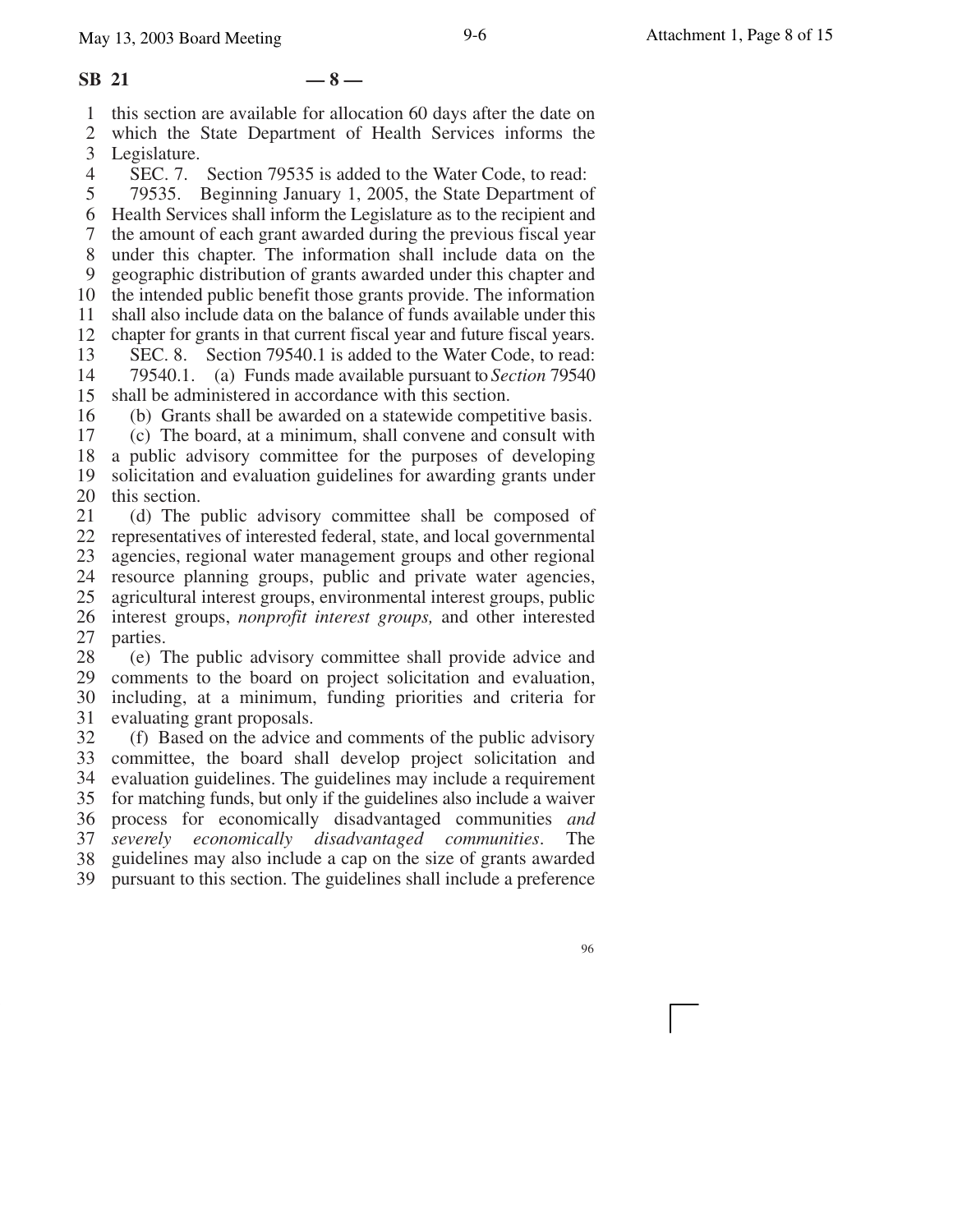**—9— SB 21**

1 2 for grants to economically disadvantaged communities *and severely economically disadvantaged communities*.

3 4 5 6 7 (g) The board shall inform the Legislature *as to* the project solicitation and evaluation guidelines developed under this section. Funds for awarding grants pursuant to Section 79540 are available for allocation 60 days after the date on which the board informs the Legislature.

8 9 10 11 12 13 14 15 (h) Beginning January 1, 2005, the board shall inform the Legislature as to the recipient and the amount of each grant awarded the previous fiscal year pursuant to Section 79540. The information shall include data on the geographic distribution of grants awarded under Section 79540 and the intended public benefit those grants provide. The information shall also include data on the balance of funds available under Section 79540 for grants in that current fiscal year and future fiscal years.

16 17 18 19 20 21 22 23 24 25 26 SEC. 9. Section 79541.1 is added to the Water Code, to read: 79541.1. Beginning January 1, 2005, the secretary shall inform the Legislature as to the recipient and the amount of each expenditure, loan, or grant awarded during the previous fiscal year pursuant to Section 79541. The information shall include data on the geographic distribution of those expenditures, loans, or grants awarded under Section 79541 and the intended public benefit those expenditures, loans, or grants provide. The information shall also include data on the balance of funds available under Section 79541 for expenditures, loans, or grants in that current fiscal year and future fiscal years.

27 28 29 30 31 32 33 34 35 36 SEC. 10. Section 79542.1 is added to the Water Code, to read: 79542.1. Beginning January 1, 2005, the California Tahoe Conservancy shall inform the Legislature as to the seller and the amount of each expenditure made during the previous fiscal year pursuant to Section 79542. The information shall include data on the geographic distribution of expenditures under Section 79542 and the intended public benefit those expenditures provide. The information shall also include data on the balance of funds available under Section 79542 for expenditures in that current fiscal year and future fiscal years.

37 38 39 40 SEC. 11. Section 79543.1 is added to the Water Code, to read: 79543.1. Beginning January 1, 2005, the board shall inform the Legislature as to the recipient and the amount of each expenditure, grant, and loan made during the previous fiscal year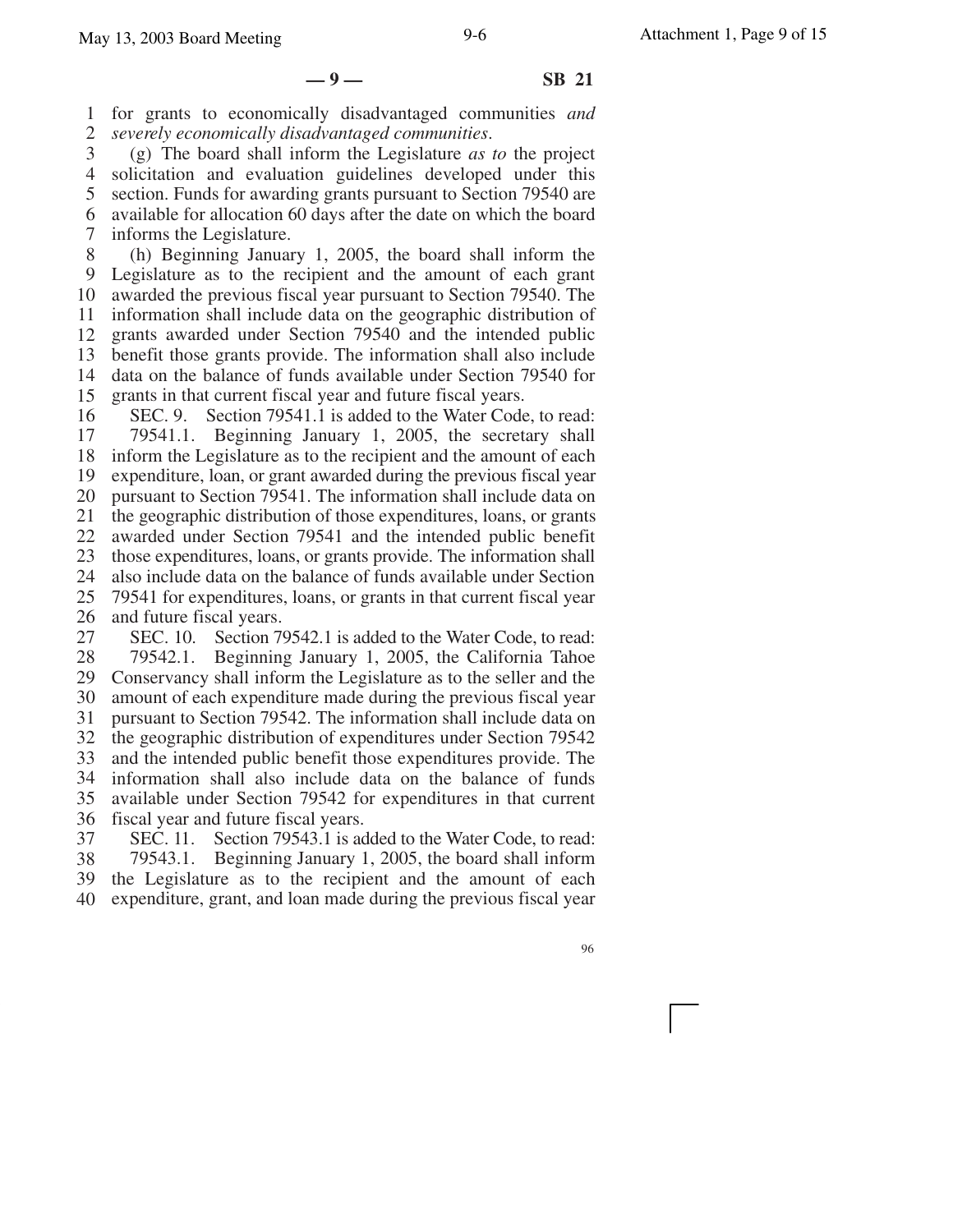1 2 3 4 5 6 7 8 9 10 for land and water acquisitions pursuant to Section 79544 to 11 12 13 14 15 16 17 18 19 20 inform the Legislature as to the recipient and the amount of each 21 22 23 pursuant to Section 79543. The information shall include data on the geographic distribution of expenditures, grants, and loans awarded under Section 79543 and the intended public benefit those expenditures, grants, and loans provide. The information shall also include data on the balance of funds available under Section 79543 for expenditures, grants, and loans in that current fiscal year and future fiscal years. SEC. 12. Section 79544.1 is added to the Water Code, to read: 79544.1. The secretary shall require all prospective grantees include in the grant application a proposal for the long-term management of the resource proposed to be acquired. The proposal shall identify the agency or organization that will hold title to the resource, including any state or federal agency to which title may be transferred after acquisition, and the agency or organization that will be responsible for managing and protecting the water quality values of the resource. SEC. 13. Section 79544.2 is added to the Water Code, to read: 79544.2. Beginning January 1, 2005, the secretary shall acquisition funded during the previous fiscal year pursuant to Section 79544. The information shall include data on the geographic distribution of acquisitions funded under Section

24 79544 and the intended public benefit those acquisitions provide.

25 26 The information shall also include data on the balance of funds available under Section 79544 for acquisitions in that current

27 fiscal year and future fiscal years.

28 29 30 SEC. 14. Section 79547 is added to the Water Code, to read: 79547. (a) Funds made available pursuant to Section 79545 shall be administered in accordance with this section.

31 (b) Grants shall be awarded on a statewide competitive basis.

32 33 34 35 (c) The department, at a minimum, shall convene and consult with a public advisory committee for the purposes of developing solicitation and evaluation guidelines for awarding grants under this chapter. *The department may use more than one advisory*

36 *committee for the purpose of carrying out Section 79545.*

37 38 (d) The public advisory committee shall be composed of representatives of interested federal, state, and local governmental

39 agencies, regional water management groups and other regional

40 resource planning groups, public and private water agencies,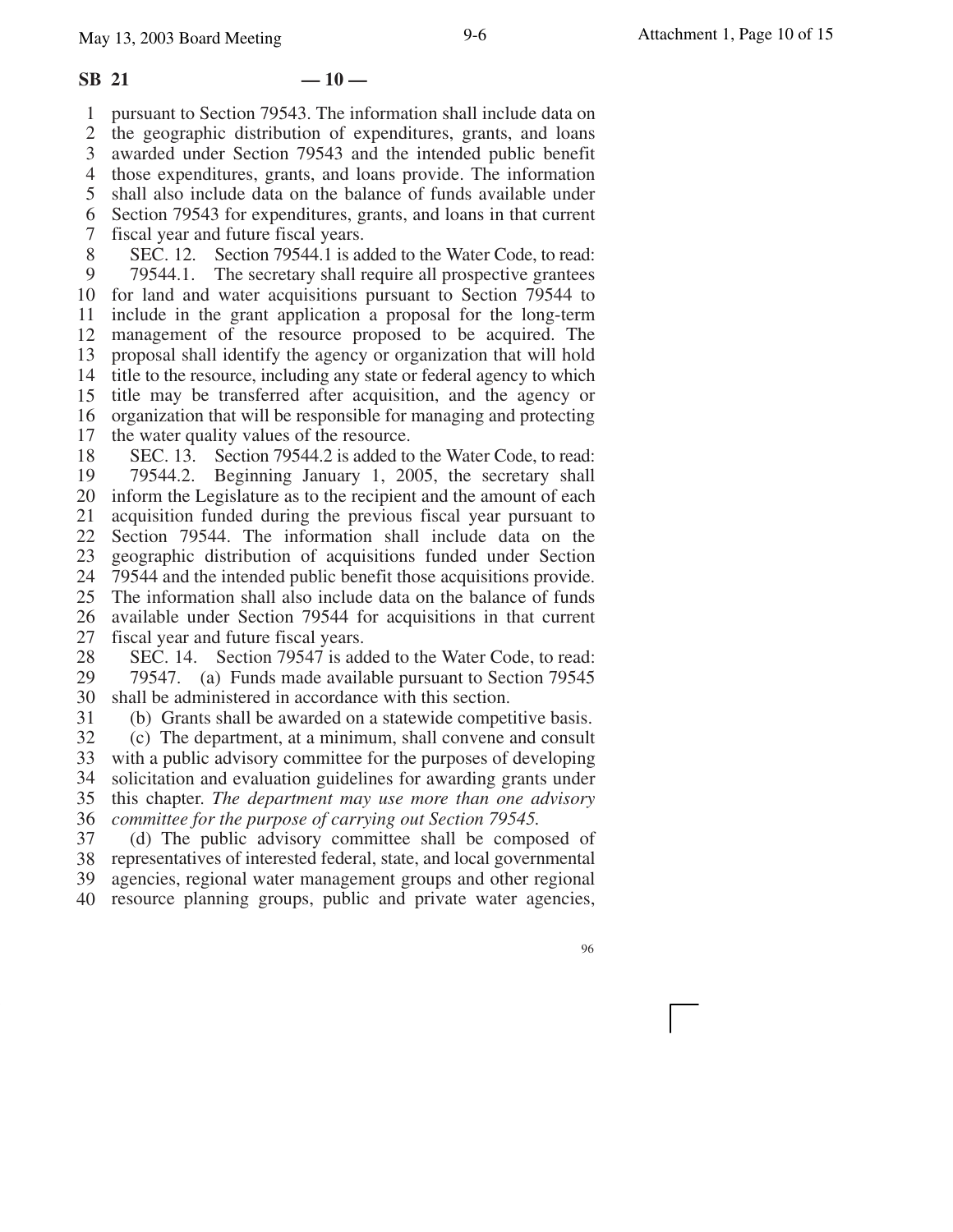**— 11 — SB 21**

1 2 agricultural interest groups, environmental interest groups, public interest groups, *nonprofit interest groups,* and other interested

3 parties.

4 5 6 7 (e) The public advisory committee shall provide advice and comments to the department on project solicitation and evaluation, including, at a minimum, funding priorities and criteria for evaluating grant proposals.

8 9 10 11 12 13 (f) Based on the advice and comments of the public advisory committee, the board shall develop project solicitation and evaluation guidelines. The guidelines may also include a cap on the size of grants awarded pursuant to this chapter. The guidelines shall include a preference for projects that provide a net environmental benefit. *this chapter.*

14 15 16 17 18 (g) The department shall inform the Legislature as to the project solicitation and evaluation guidelines developed pursuant to this section. Funds for awarding grants pursuant to Section 79545 are available for allocation 60 days after the date on which the department informs the Legislature.

19 20 21 (h) The department may not delay convening the public advisory committee pursuant to subdivision (c) for the purposes of receiving the report prepared pursuant to Section 12949.6.

22 23 Legislature as to the recipient and the amount of each grant 24 25 26 27 28 29 30 (i) Beginning January 1, 2005, the department shall inform the awarded during the previous fiscal year under this chapter. The information shall include data on the geographic distribution of grants awarded under this chapter and the intended public and environmental benefit those grants provide. The information shall also include data on the balance of funds available under this chapter for grants in that current fiscal year and future fiscal years. (j) Of the funds made available for the purposes of subdivision

31 32 33 (a) of Section 79545, it is the intent of the Legislature to enact subsequent legislation to appropriate at least ten million dollars (\$10,000,000) for feasibility studies.

34 35 *SEC. 14.5. Section 79547.2 is added to the Water Code, to read:*

36 *79547.2. For the purposes of implementing subdivision (a) of*

37 *Section 79545, the guidelines established pursuant to Section*

38 *79547 shall include a preference for projects for which the project*

39 *proponent demonstrates need and that the project will benefit the*

40 *environment and will cause no or minimal negative impacts to the*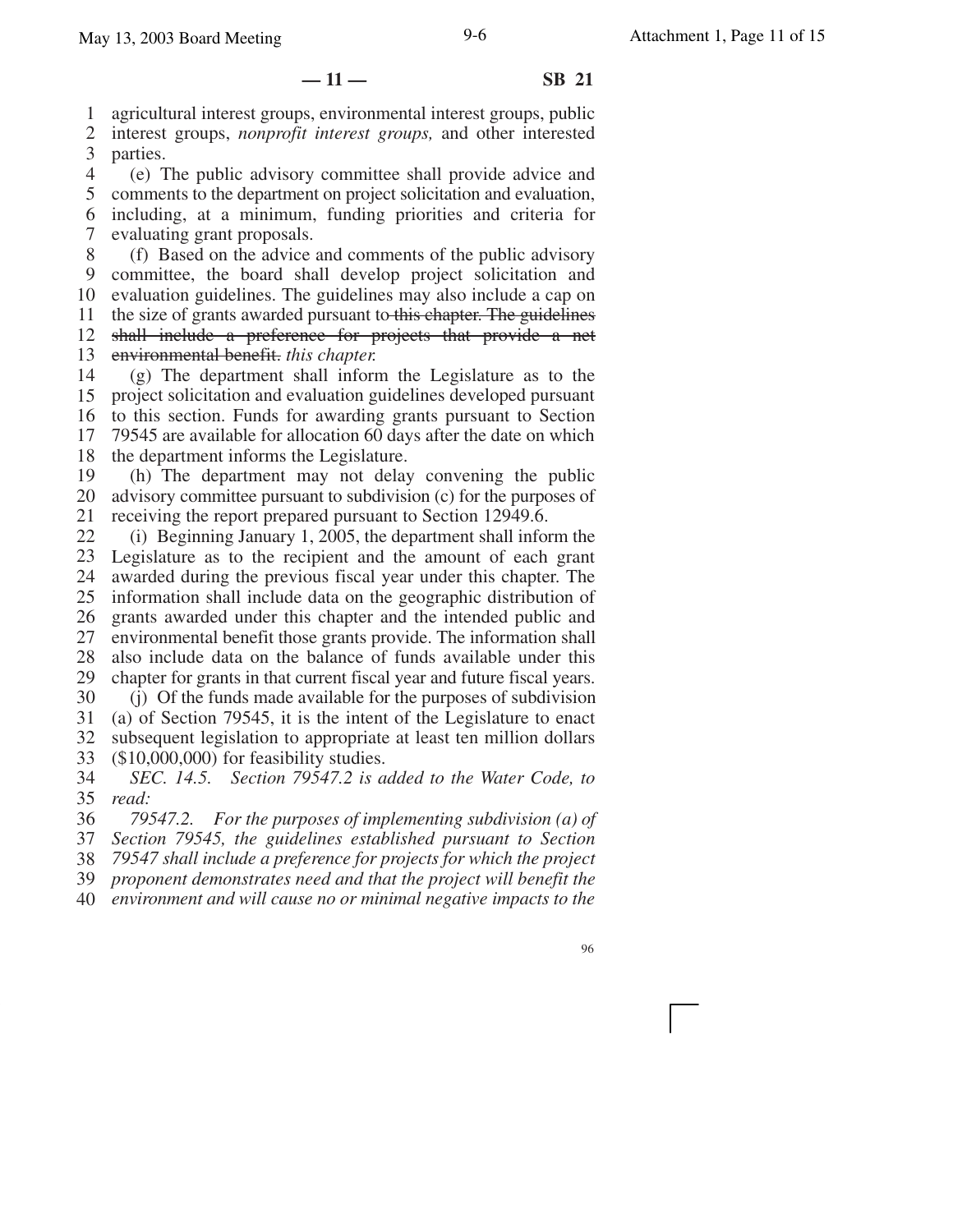7

1 2 *environment. For the purposes of carrying out this section, the department shall consider all of the following:*

3 4 *(a) Impacts relating to saline water intake and outfall with special consideration of impacts to sensitive habitats, such as*

5 6 *coastal wetlands, estuaries, or other sensitive coastal or marine areas that may result from the implementation of the project.*

*(b) Project treatment of brine.*

8 *(c) A reduction in amounts of water diverted from streams or*

9 10 *rivers that support endangered or threatened species that may result from the implementation of the project.*

11 12 *(d) A reduction in saltwater intrusion or groundwater overdraft that may result from the implementation of the project.*

13 14 15 following: SEC. 15. Section 79555 is added to the Water Code, to read: 79555. The Legislature finds and declares all of the

16 17 18 19 (a) According to the Environmental Water Account Operating Principles Agreement, the environmental water account will expire on September 30, 2004, unless extended by written agreement among the management agencies and project agencies.

20 21 22 23 24 25 26 27 28 (b) The Environmental Water Account Operating Principles Agreement also state that before the environmental water account expires, the management agencies and project agencies will assess the success of environmental water account operations and analyze the potential impacts from new facilities and expanded conveyance capacity. The agencies will then determine the appropriate size and composition of an environmental water account, as well as the environmental water account's sharing in the benefits from new facilities, in the fifth and future years.

29 30 (c) If the Environmental Water Account is extended, it is the intent of the Legislature to enact subsequent legislation requiring

31 that not less than 50 percent of the funds made available pursuant

32 33 to subdivision (d) of Section 79550 for acquisition of water for the CALFED environmental water account be expended for

34 long-term water purchase contracts and water rights.

35 36 37 38 39 40 SEC. 16. Section 79560.5 is added to the Water Code, to read: 79560.5. The department and the board shall develop a joint process for soliciting and reviewing proposals for grants pursuant to Section 79560 to reduce the complexity and confusion of the grant application process and to encourage greater coordination and collaboration in funding between state agencies and programs.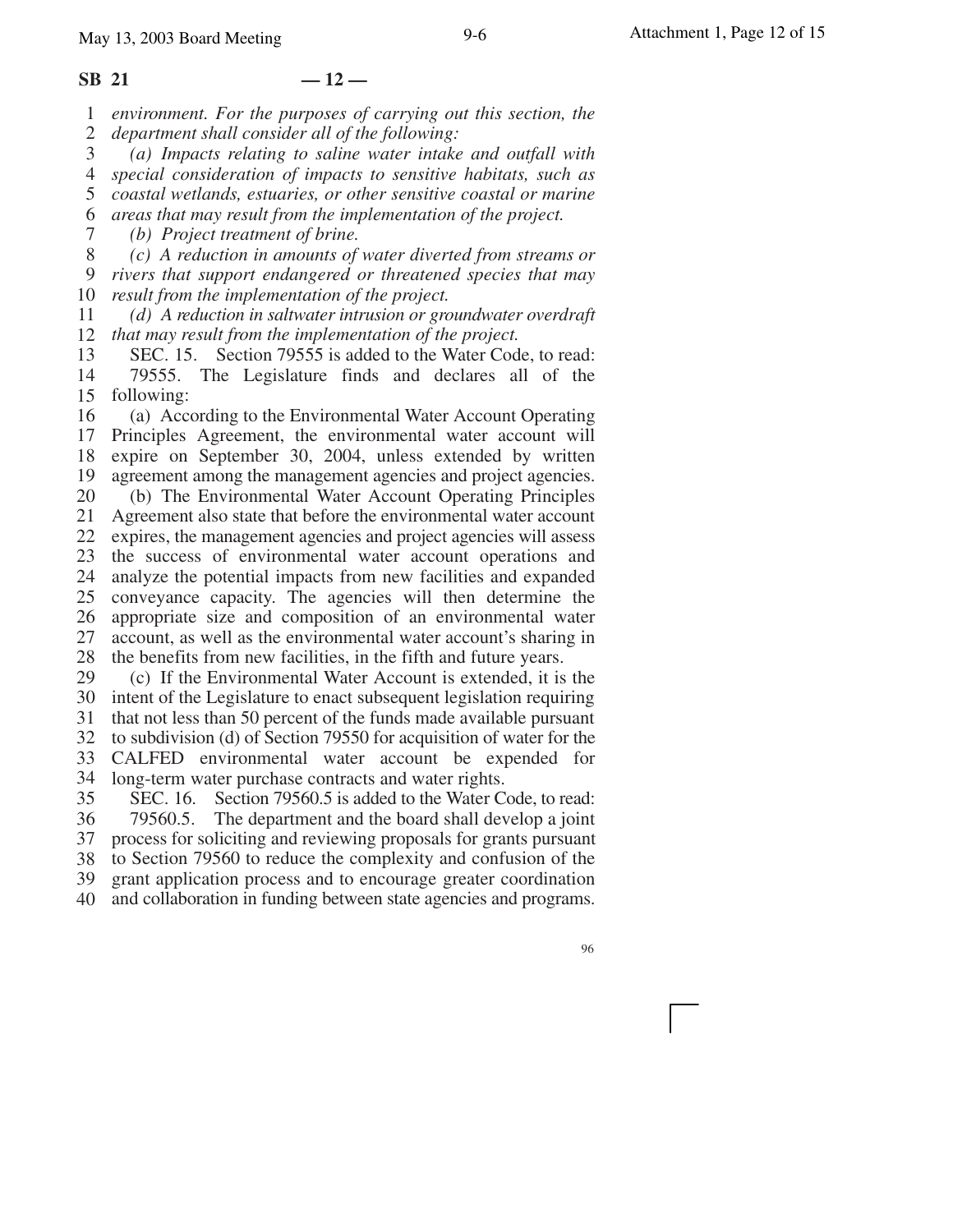**— 13 — SB 21**

1 2 3 4 SEC. 17. Section 79562.5 is added to the Water Code, to read: 79562.5. (a) Funds made available pursuant to Section 79560 shall be administered by the department and the board in accordance with this section.

5 6 7 8 9 (b) Grants shall be awarded on a statewide competitive basis. (c) The department and the board, at a minimum, shall convene and consult with a public advisory committee for the purposes of developing solicitation and evaluation guidelines for awarding grants under this chapter.

10 11 12 13 14 15 16 (d) The public advisory committee shall be composed of representatives of interested federal, state, and local governmental agencies, regional water management groups and other regional resource planning groups, public and private water agencies, agricultural interest groups, environmental interest groups, public interest groups, *nonprofit interest groups,* and other interested parties.

17 18 19 20 (e) The public advisory committee shall provide advice and comments to the department and the board on project solicitation and evaluation, including, at a minimum, funding priorities and criteria for evaluating grant proposals.

21 22 23 24 25 26 27 28 29 30 (f) Based on the advice and comments of the public advisory committee, the department and the board shall develop project solicitation and evaluation guidelines. The guidelines may include a provision that authorizes the department and the board to consider whether or not a project benefits an economically disadvantaged community *or a severely economically disadvantaged community* for the purposes of imposing requirements relating to matching funds. The guidelines shall include a preference for projects that provide a net environmental benefit.

31 32 33 34 35 (g) The department and the board shall inform the Legislature as to the project solicitation and evaluation guidelines developed under this section. Funds for awarding grants pursuant to Section 79560 are available for allocation 60 days after the date on which the department and the board inform the Legislature.

36 37 38 39 40 (h) Beginning January 1, 2005, the department and the board shall each inform the Legislature as to the recipient and the amount of each grant awarded during the previous fiscal year under this chapter. The information shall include data on the geographic distribution of grants awarded under this chapter and the intended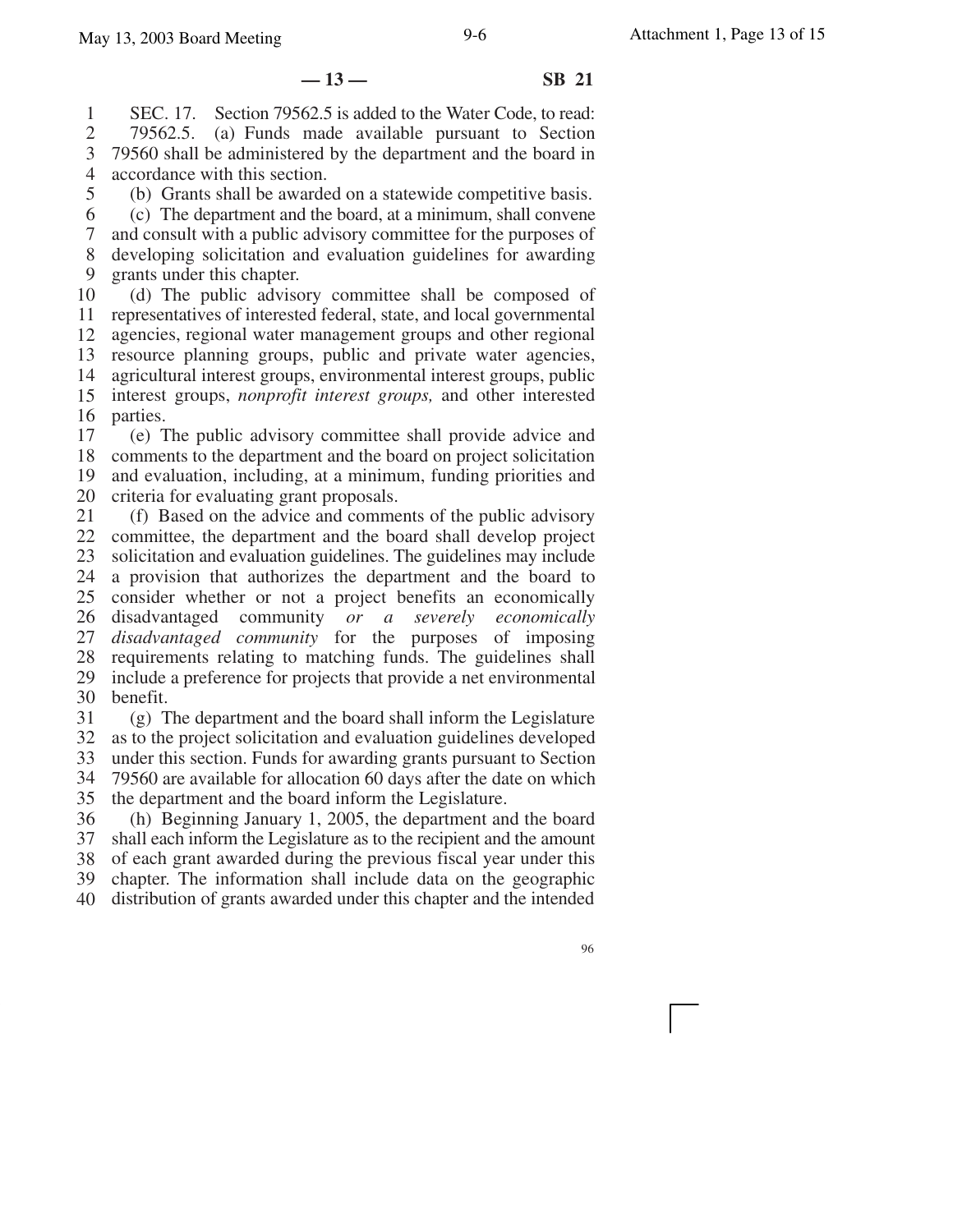#### $SB$  21  $-14-$

1 2 3 4 public and environmental benefit those grants provide. The information shall also include data on the balance of funds available under this chapter for grants in that current fiscal year and future fiscal years.

5 6 7 8 9 10 *Part 2.2 (commencing with Section 10530) of Division 6. (i) (1) It is the intent of the Legislature that the department award grants under this chapter on behalf of projects that are consistent with an adopted integrated regional water management plan that provides regional benefits similar to those provided by the implementation of a regional plan prepared in accordance with*

11 12 *water management plan'' is a plan that is adopted by more than* 13 14 15 16 17 *(2) For the purposes of paragraph (1), an ''integrated regional one jurisdiction and addresses water quality and ecosystem restoration needs, and may include components relating to flood management, water supply reliability, groundwater recharge and management, or any other purpose that is consistent with this chapter.*

18 19 20 not less than 40 percent shall be available for projects in northern 21 22 23 24 SEC. 18. Section 79564.1 is added to the Water Code, to read: 79564.1. (a) Of the funds made available by Section 79560, California and not less than 40 percent be available for projects in southern California to the maximum extent possible, subject to a determination by the administering agency that each project meets all of the requirements of this chapter.

25 26 27 (b) For the purposes of this section, ''southern California'' means the Counties of San Diego, Imperial, Riverside, Orange, Los Angeles, San Bernardino, and Ventura.

28 29 30 (c) For the purposes of this section, ''northern California'' means all California counties except those identified in subdivision (b).

31 32 33 34 35 SEC. 19. Section 79564.5 is added to the Water Code, to read: 79564.5. To be eligible for financing by the department pursuant to Section 79560.1, a project shall be consistent with an adopted integrated regional water management plan as described in subdivision (a) of Section 79564.

36 37 38 39 40 SEC. 20. Section 79568.5 is added to the Water Code, to read: 79568.5. It is the intent of the Legislature in subsequent legislation to allocate fifty million dollars (\$50,000,000) from funds available pursuant to Section 79568 as a minimum state contribution or matching contribution for federal funds or funds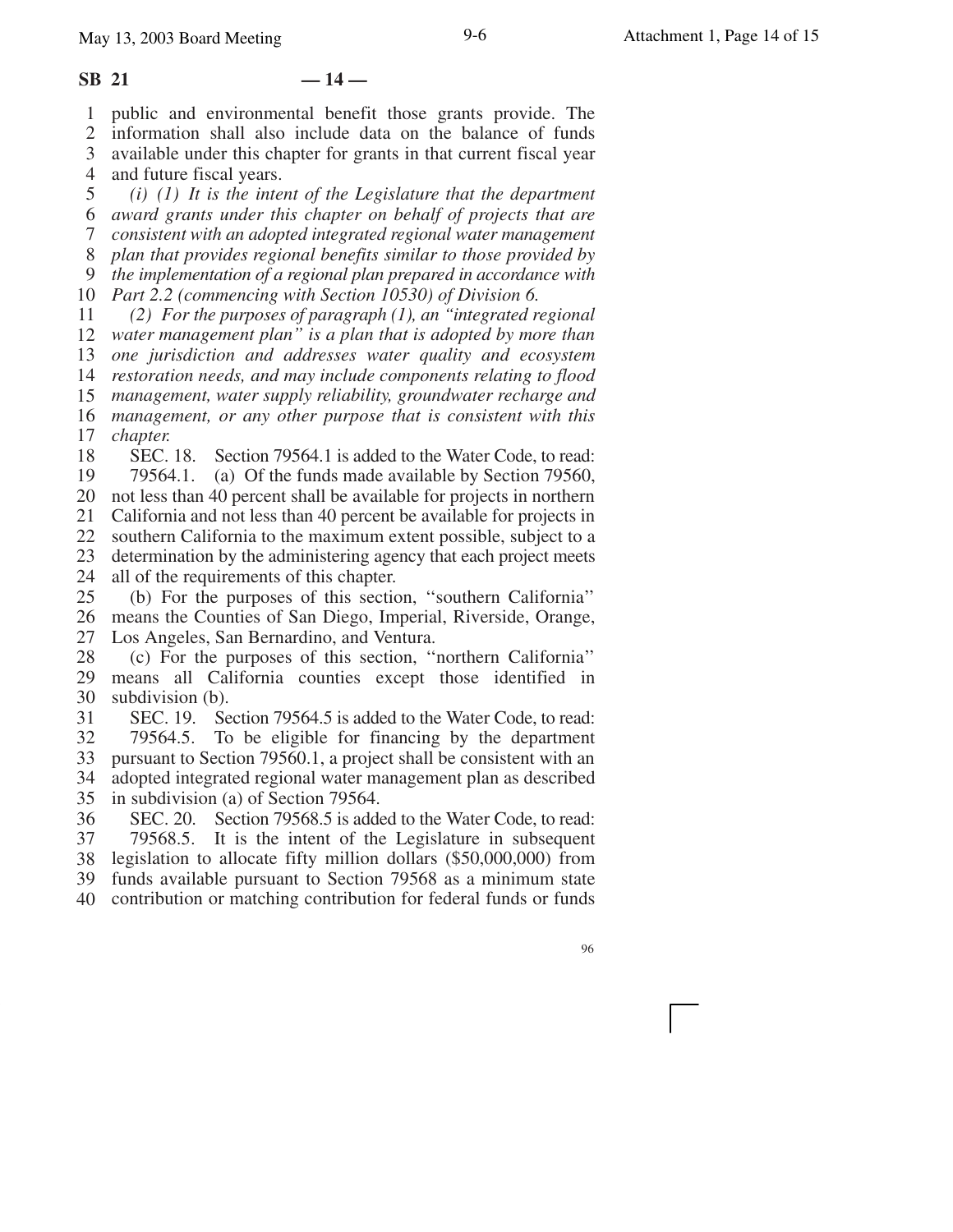#### **— 15 — SB 21**

1 obtained from other sources, to assist in the implementation of the

2 preferred alternative or other related restoration activities,

3 including the program referred to in paragraph (3) of subdivision

4 (d) of Section 2081.7 of the Fish and Game Code, at the Salton Sea

5 6 or the lower Colorado River, or to assist in the development of a natural community conservation plan that is consistent with the

7 initiative and that is implemented to effectuate the Quantification

8 Settlement Agreement.

9 SEC. 21. Section 79571.5 is added to the Water Code, to read:

10 79571.5. Beginning January 1, 2005, each state agency

11 expending funds pursuant to this chapter shall inform the

12 Legislature as to the recipient and the amount of each expenditure

13 or grant made during the previous fiscal year under this chapter.

14 The information shall include data on the geographic distribution

15 of expenditures and grants made under this chapter and the

16 intended public and environmental benefit that those expenditures

17 18 and grants provide. The information shall also include data on the balance of funds available under this chapter for expenditures and

19 grants in that current fiscal year and future fiscal years.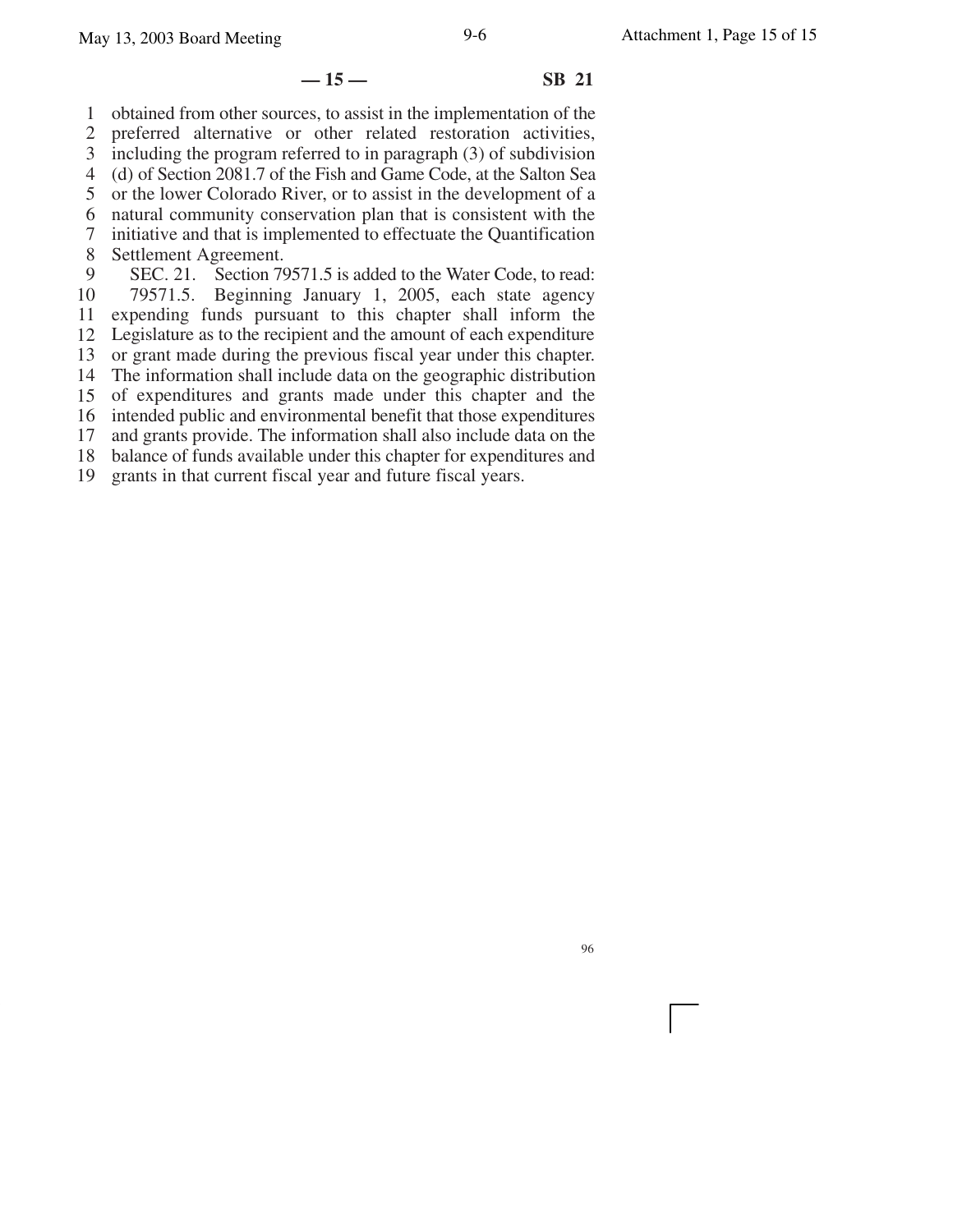# **Proposition 50**

SECTION 1. Division 26.5 (commencing with Section 79500) is added to the Water Code, to read:

### Division 26.5. WATER SECURITY, CLEAN DRINKING WATER, COASTAL AND BEACH PROTECTION ACT OF 2002

### Chapter 1. General Provisions

79500. This division shall be known and may be cited as the Water Security, Clean Drinking Water, Coastal and Beach Protection Act of 2002.

79501. The people of California find and declare that it is necessary and in the public interest to do all of the following:

(a) Secure and safeguard the integrity of the state's water supply from catastrophic damage or failure from terrorist acts or other deliberate acts of destruction.

(b) Provide a safe, clean, affordable, and sufficient water supply to meet the needs of California residents, farms, and businesses.

(c) Provide adequate financing for balanced implementation of the CALFED Bay-Delta Program to:

(1) Provide good water quality for all beneficial uses.

(2) Improve and increase aquatic and terrestrial habitats and improve ecological functions in the San Francisco Bay/Sacramento-San Joaquin Delta Estuary to support sustainable populations of diverse plant and animal species.

(3) Reduce the mismatch between Bay-Delta water supplies and current and projected beneficial uses dependent on the Bay-Delta system.

(4) Reduce the risk to land uses and associated economic activities, water supply, infrastructure, and ecosystems from catastrophic breaching of Delta levees.

(d) Establish and facilitate integrated regional water management systems and procedures to meet increasing water demands due to significant population growth that is straining local infrastructure and water supplies.

(e) Improve practices within watersheds to improve water quality, reduce pollution, capture additional storm water runoff, protect and manage groundwater better, and increase water use efficiency.

(f) Protect urban communities from drought, increase supplies of clean drinking water, reduce dependence on imported water, reduce pollution of rivers, lakes, streams, and coastal waters, and provide habitat for fish and wildlife.

 (g) Invest in projects that further the ability of all Californians to live within California's basic apportionment of 4.4 million acre-feet per year of Colorado River water pursuant to the Colorado River Water Use Plan.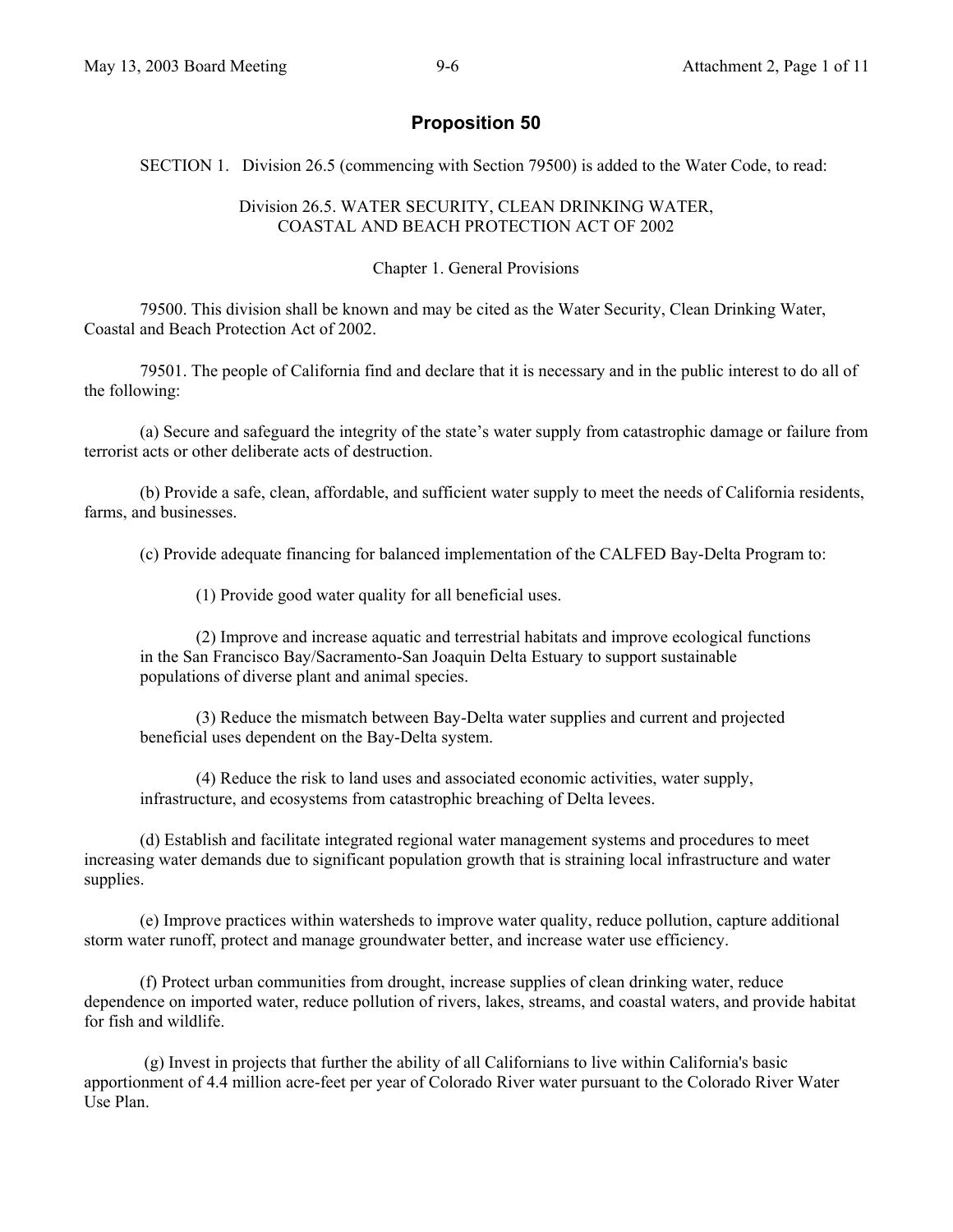(h) Protect, restore, and acquire beaches and coastal uplands, wetlands, and watershed lands along the coast and in San Francisco Bay to protect the quality of drinking water, to keep beaches and coastal waters safe from water pollution, and to provide the wildlife and plant habitat and riparian and wetlands areas needed to support functioning coastal and San Francisco Bay ecosystems for the benefit of the people of California.

79502. It is the intent of the people in enacting this division that it be administered and executed in the most expeditious manner possible, and that all state, regional and local officials implement this division to the fullest extent of their authority.

79503. It is the intent of the people that water facility projects financed pursuant to this division shall be designed and constructed so as to improve the security and safety of the state's drinking water system.

79504. It is the intent of the people that investment of public funds pursuant to this division should result in public benefits.

79505. As used in this division, the following terms shall have the following meanings:

(a) "Acquisition" means the acquisition of a fee interest or any other interest, including easements, leases, and development rights.

(b) "Board" means the State Water Resources Control Board.

(c) "CALFED" means the consortium of state and federal agencies with management and regulatory responsibilities in the San Francisco Bay/Sacramento-San Joaquin Delta Estuary.

(d) "CALFED Bay-Delta Program" means the undertaking by CALFED to develop and implement, by means of the final programmatic environmental impact statement/environmental impact report, the preferred programs, actions, projects, and related activities that will provide solutions to identified problem areas related to the San Francisco Bay/Sacramento-San Joaquin Delta Estuary ecosystem, including but not limited to the Bay-Delta and its tributary watersheds.

(e) "Department" means the Department of Water Resources.

(f) "Fund" means the Water Security, Clean Drinking Water, Coastal and Beach Protection Fund of 2002 created pursuant to Section 79510.

 (g) "Nonprofit organization" means any nonprofit corporation formed pursuant to the Nonprofit Public Benefit Corporation Law (Division 2 (commencing with Section 5000) of Title 1 of the Corporations Code) and qualified under Section 501(c)(3) of the United States Internal Revenue Code.

(h) "Secretary" means the Secretary of the Resources Agency.

 (i) "Wetlands" means lands that may be covered periodically or permanently with shallow water and include saltwater marshes, freshwater marshes, open or closed brackish water marshes, swamps, mudflats, fens, and vernal pools.

79506. Every proposed activity to be financed pursuant to this division shall be in compliance with the California Environmental Quality Act (Division 13 (commencing with Section 21000)) of the Public Resources Code.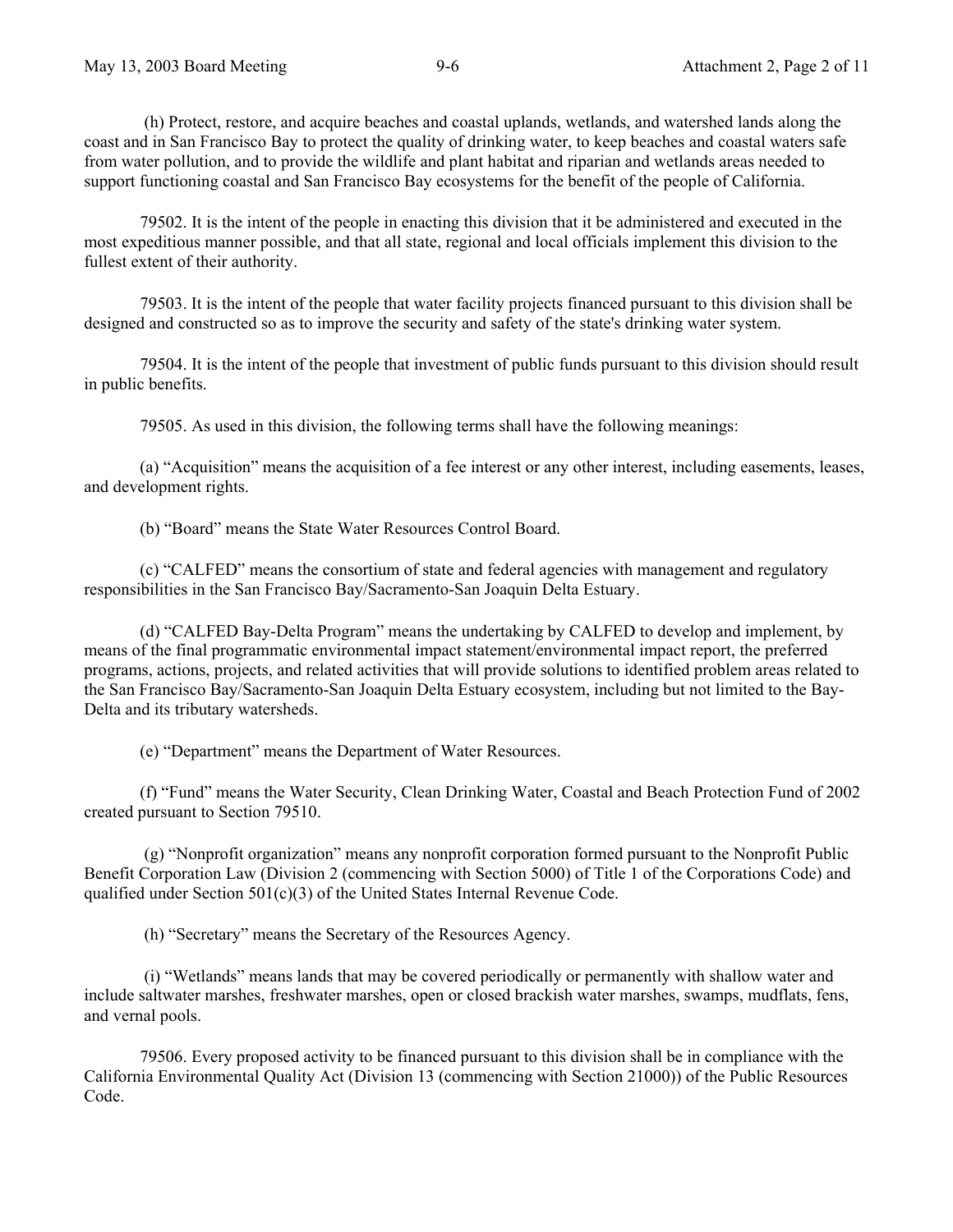79507. Watershed protection activities financed pursuant to this division shall be consistent with the applicable adopted local watershed management plan and the applicable regional water quality control plan adopted by the regional water quality control board.

79508. Watershed protection activities in the San Gabriel and Los Angeles River watersheds shall be consistent with the San Gabriel and Los Angeles River Watershed and Open Space Plan as adopted by the San Gabriel and Lower Los Angeles Rivers and Mountains Conservancy and the Santa Monica Mountains Conservancy. Notwithstanding any other provision of law, this plan shall be implemented pursuant to Division 23 (commencing with Section 33000) of the Public Resources Code in the watershed of the Los Angeles River upstream of the northernmost boundary of the City of Vernon and pursuant to Division 22.8 (commencing with Section 32600) of the Public Resources Code in the San Gabriel River and in the lower Los Angeles River watershed.

79509. Except for projects financed pursuant to Chapter 6 (commencing with Section 79545) or Chapter 10 (commencing with Section 79570), to be eligible to be financed pursuant to this division, any project that will wholly or partially assist in the fulfillment of one or more of the goals of the CALFED Bay-Delta Program shall be consistent with the CALFED Programmatic Record of Decision, and shall be implemented, to the maximum extent possible, through local and regional programs.

Chapter 2. The Water Security, Clean Drinking Water, Coastal and Beach Protection Fund of 2002

79510. The Water Security, Clean Drinking Water, Coastal and Beach Protection Fund of 2002 is hereby created.

79511. All money deposited in the fund shall be used only for the purposes and in the amounts set forth in this division and for no other purpose.

79512. Except as otherwise expressly provided in this division, upon a finding by the agency authorized to administer or expend money appropriated from the fund that a particular project or program for which money has been allocated or granted cannot be completed, or that the amount that was appropriated, allocated, or granted is in excess of the total amount needed, the Legislature may reappropriate the money for other high priority needs consistent with this division.

#### Chapter 3. Water Security

79520. The sum of fifty million dollars (\$50,000,000) shall be available for appropriation by the Legislature from the fund for the purpose of protecting state, local, and regional drinking water systems from terrorist attack or deliberate acts of destruction or degradation. This money may be expended or granted for monitoring and early warning systems, fencing, protective structures, contamination treatment facilities, emergency interconnections, communications systems, and other projects designed to prevent damage to water treatment, distribution, and supply facilities, to prevent disruption of drinking water deliveries, and to protect drinking water supplies from intentional contamination.

79521. The Legislature may enact such legislation as is necessary to implement this chapter.

Chapter 4. Safe Drinking Water

79530. (a) The sum of four hundred thirty-five million dollars (\$435,000,000) shall be available for appropriation by the Legislature from the fund to the State Department of Health Services for grants and loans for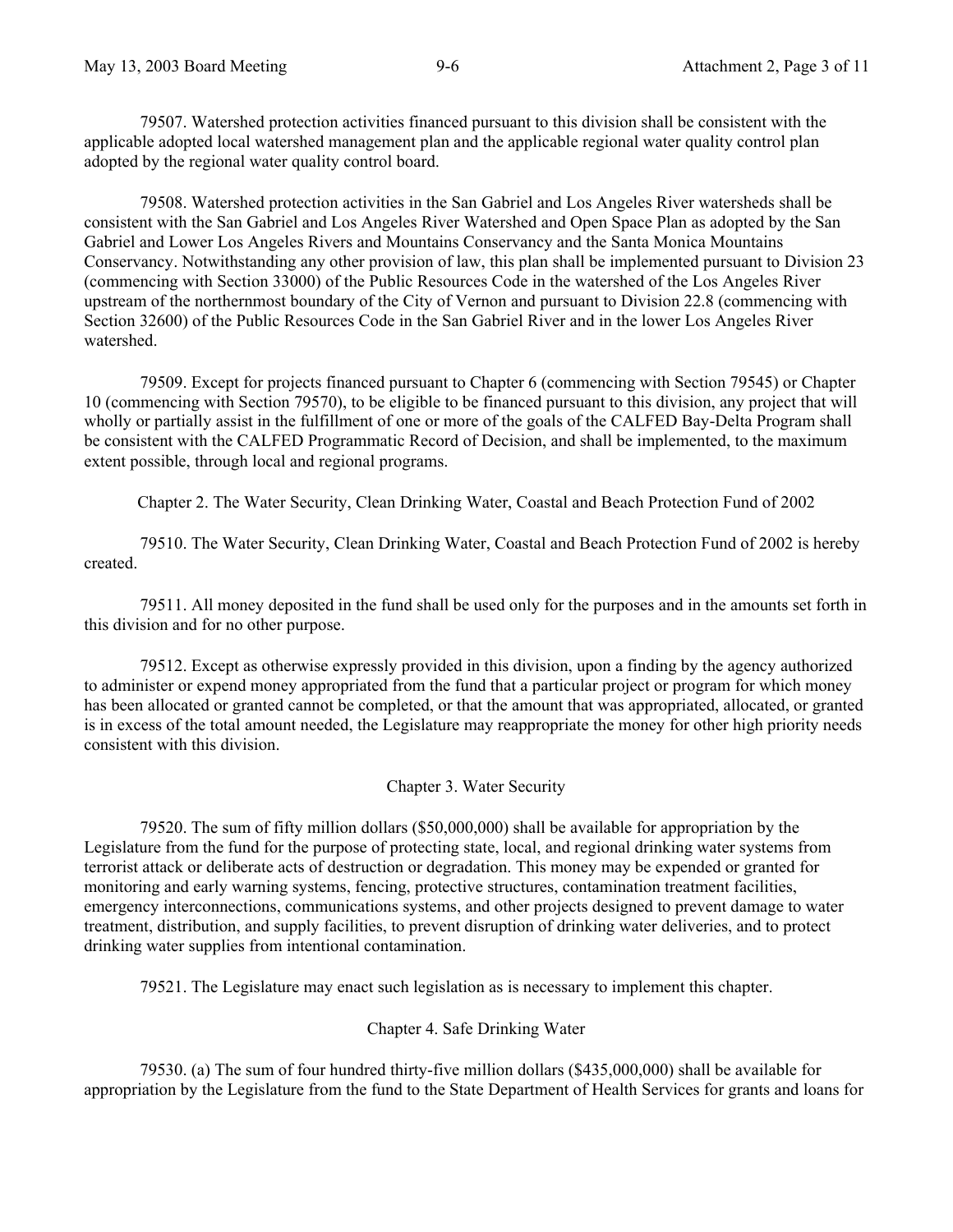infrastructure improvements and related actions to meet safe drinking water standards including, but not limited to, the following types of projects:

(1) Grants to small community drinking water systems to upgrade monitoring, treatment, or distribution infrastructure.

(2) Grants to finance development and demonstration of new technologies and related facilities for water contaminant removal and treatment.

(3) Grants for community water quality monitoring facilities and equipment.

(4) Grants for drinking water source protection.

(5) Grants for treatment facilities necessary to meet disinfectant by-product safe drinking water standards.

(6) Loans pursuant to the Safe Drinking Water State Revolving Fund Law of 1997 (Chapter 4.5 (commencing with Section 116760) of Part 12 of Division 104 of the Health and Safety Code).

(b) Not less than sixty percent (60%) of the money appropriated pursuant to this section shall be available for grants to Southern California water agencies to assist in meeting the state's commitment to reduce Colorado River water use to 4.4 million acre feet per year.

79531. The Legislature may enact such legislation as is necessary to implement this chapter.

Chapter 5. Clean Water and Water Quality

79540. (a) The sum of one hundred million dollars (\$100,000,000) shall be available for appropriation by the Legislature from the fund to the board for competitive grants for the following purposes:

(1) Water pollution prevention.

(2) Water reclamation.

(3) Water quality improvement.

(4) Water quality blending and exchange projects.

(5) Drinking water source protection projects.

(6) Projects to mitigate pathogen risk from recreational uses at drinking water storage facilities.

(b) Priority shall be given to projects that assist in meeting water quality standards established by the board.

(c) The Legislature may enact such legislation as is necessary to implement this section.

79541. The sum of one hundred million dollars (\$100,000,000) shall be available for appropriation by the Legislature from the fund to the secretary for the acquisition from willing sellers, restoration, protection, and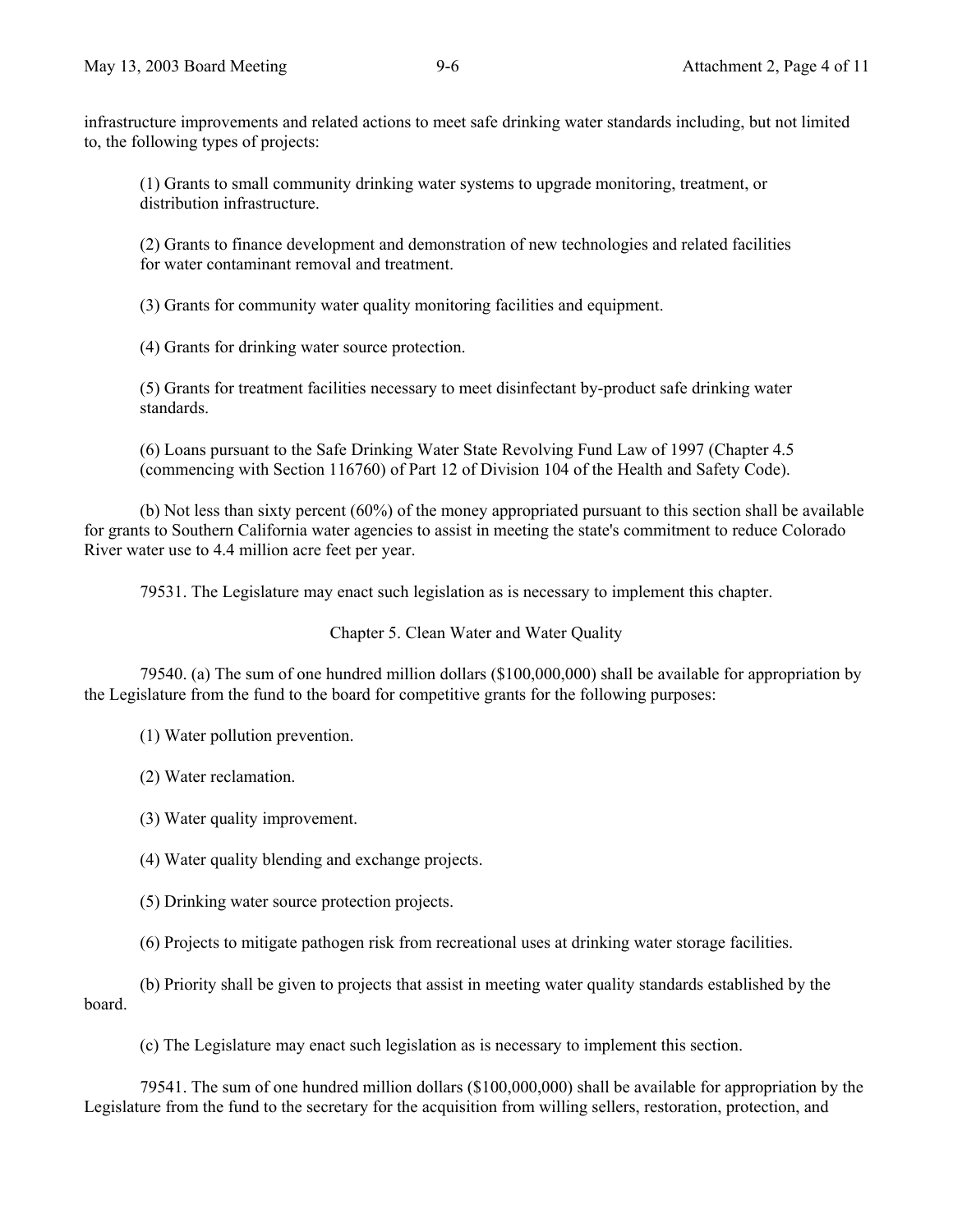development of river parkways. The secretary shall allocate this money in accordance with Article 6 (commencing with Section 78682) of Chapter 6 of Division 24 or pursuant to any other statute that provides for the acquisition, restoration, protection, and development of river parkways. Priority shall be given to projects that are implemented pursuant to approved watershed plans and include water quality and watershed protection benefits. This money may also be used to acquire facilities necessary to provide flows to improve water quality downstream.

79542. The sum of forty million dollars (\$40,000,000) shall be available for appropriation by the Legislature from the fund to the California Tahoe Conservancy for acquisition from willing sellers, restoration, and protection of land and water resources to improve water quality in Lake Tahoe.

79543. The sum of one hundred million dollars (\$100,000,000) shall be available for appropriation by the Legislature from the fund to the board for the purpose of financing projects that restore and protect the water quality and environment of coastal waters, estuaries, bays and near-shore waters, and groundwater. All expenditures, grants, and loans made pursuant to this section shall be consistent with the requirements of Article 5 (commencing with Section 79148) of Chapter 7 of Division 26 . Not less than twenty million dollars (\$20,000,000) shall be expended to implement priority actions specified in the Santa Monica Bay Restoration Plan. Money made available pursuant to this section shall supplement, not supplant, money appropriated or available pursuant to that Article 5 (commencing with Section 79148), and no money appropriated pursuant to this section shall be used for a project for which an appropriation was made pursuant to that Article 5 (commencing with Section 79148).

79544. The sum of thirty million dollars (\$30,000,000) shall be available for appropriation by the Legislature from the fund to the secretary for the purpose of grants to local public agencies, local water districts, and nonprofit organizations for acquisition from willing sellers of land and water resources to protect water quality in lakes, reservoirs, rivers, streams and wetlands in the Sierra Nevada-Cascade Mountain Region as defined in Section 5096.347 of the Public Resources Code.

Chapter 6. Contaminant and Salt Removal Technologies.

 79545. The sum of one hundred million dollars (\$100,000,000) shall be available for appropriation by the Legislature from the fund to the department for grants for the following projects:

(a) Desalination of ocean or brackish waters. Not less than fifty million dollars (\$50,000,000) of the money appropriated by this chapter shall be available for desalination projects. To be eligible to receive a grant, at least fifty percent (50%) of the total cost of the project shall be met by matching funds or donated services from non-state sources.

(b) Pilot and demonstration projects for treatment or removal of the following contaminants:

- (1) Petroleum products, such as MTBE and BTEX.
- (2) N-Nitrosodimethylamine (NDMA).
- (3) Perchlorate.
- (4) Radionuclides, such as radon, uranium, and radium.
- (5) Pesticides and herbicides.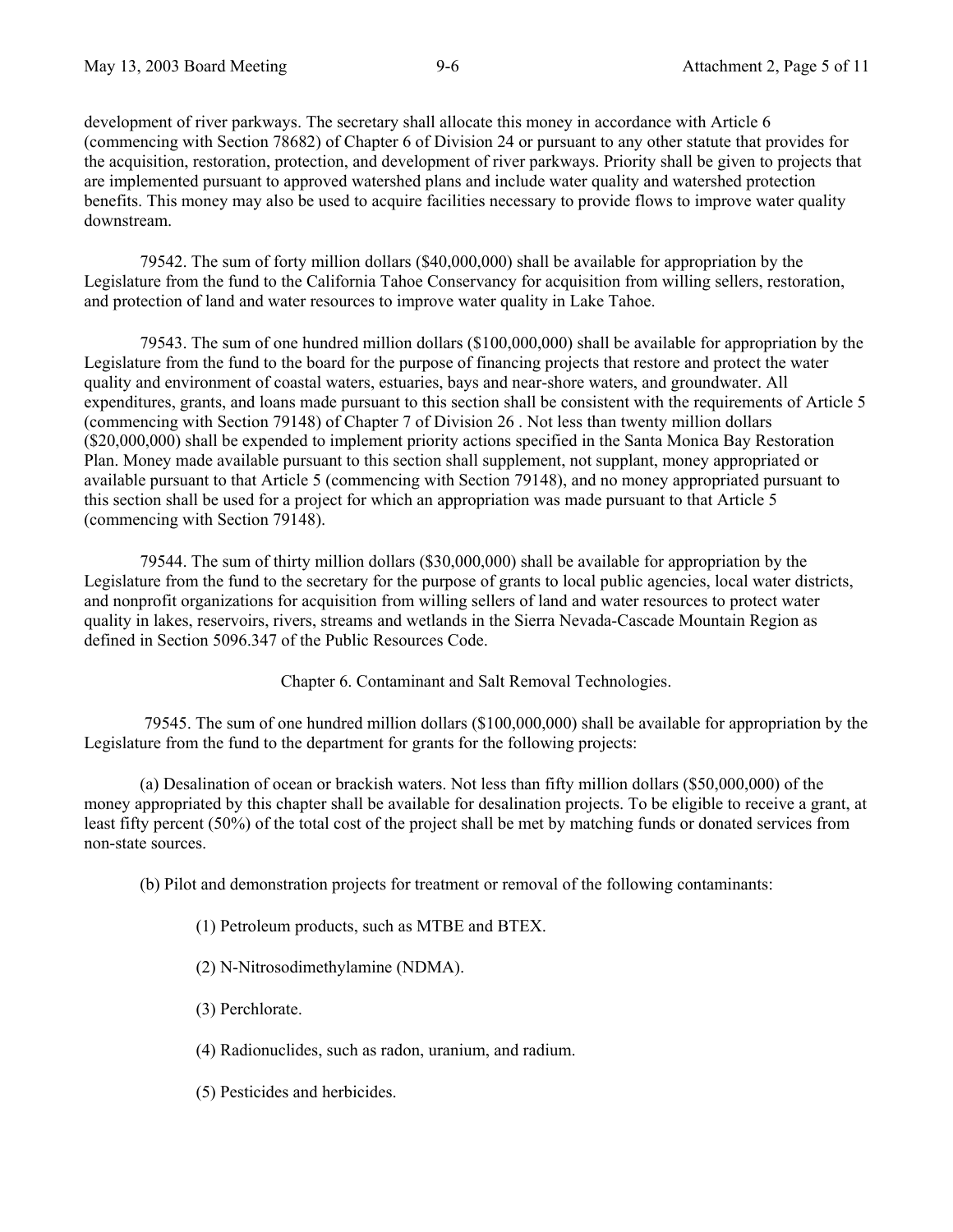(6) Heavy metals, such as arsenic, mercury, and chromium.

(7) Pharmaceuticals and endocrine disrupters.

(c) Drinking water disinfecting projects using ultraviolet technology and ozone treatment.

79546. The Legislature may enact such legislation as is necessary to implement this chapter.

#### Chapter 7. CALFED Bay-Delta Program

79550. The sum of eight hundred twenty five million dollars (\$825,000,000) shall be available for appropriation by the Legislature from the fund for the balanced implementation of the CALFED Bay-Delta Program. Expenditures and grants pursuant to this chapter shall be limited to the following :

(a) Fifty million dollars (\$50,000,000) for surface water storage planning and feasibility studies.

(b) Seventy-five million dollars (\$75,000,000) for the water conveyance facilities described in subparagraph (B) of paragraph (2) of subdivision (d) of Section 79190.

(c) Seventy million dollars (\$70,000,000) for Delta levee restoration. Money expended pursuant to this subdivision shall be subject to Section 79050.

(d) One hundred eighty million dollars (\$180,000,000) for water supply reliability projects that can be implemented expeditiously and thereby provide near-term benefits, including, but not limited to, projects that facilitate groundwater management and storage, water transfers, and acquisition of water for the CALFED environmental water account. In acquiring water, preference shall be given to long-term water purchase contracts and water rights. Money allocated pursuant to this subdivision shall be subject to Article 4 (commencing with Section 79205.2) of Chapter 9 of Division 26.

(e) One hundred eighty million dollars (\$180,000,000) for ecosystem restoration program implementation of which not less than twenty million dollars (\$20,000,000) shall be allocated for projects that assist farmers in integrating agricultural activities with ecosystem restoration.

(f) Ninety million dollars (\$90,000,000) for watershed program implementation.

(g) One hundred eighty million dollars (\$180,000,000) for urban and agricultural water conservation, recycling, and other water use efficiency projects.

79551. All appropriations pursuant to this chapter shall include money for independent scientific review, monitoring, and assessment of the results or effectiveness of the project or program expenditure.

79552. All projects financed pursuant to this chapter shall be consistent with the CALFED Programatic Record of Decision including its provisions regarding finance and balanced implementation.

79553. Consistent with the CALFED Programmatic Record of Decision, priority shall be given to projects that achieve multiple benefits across CALFED program elements. Not more than five percent (5%) of the money available pursuant to this chapter may be used for administrative costs.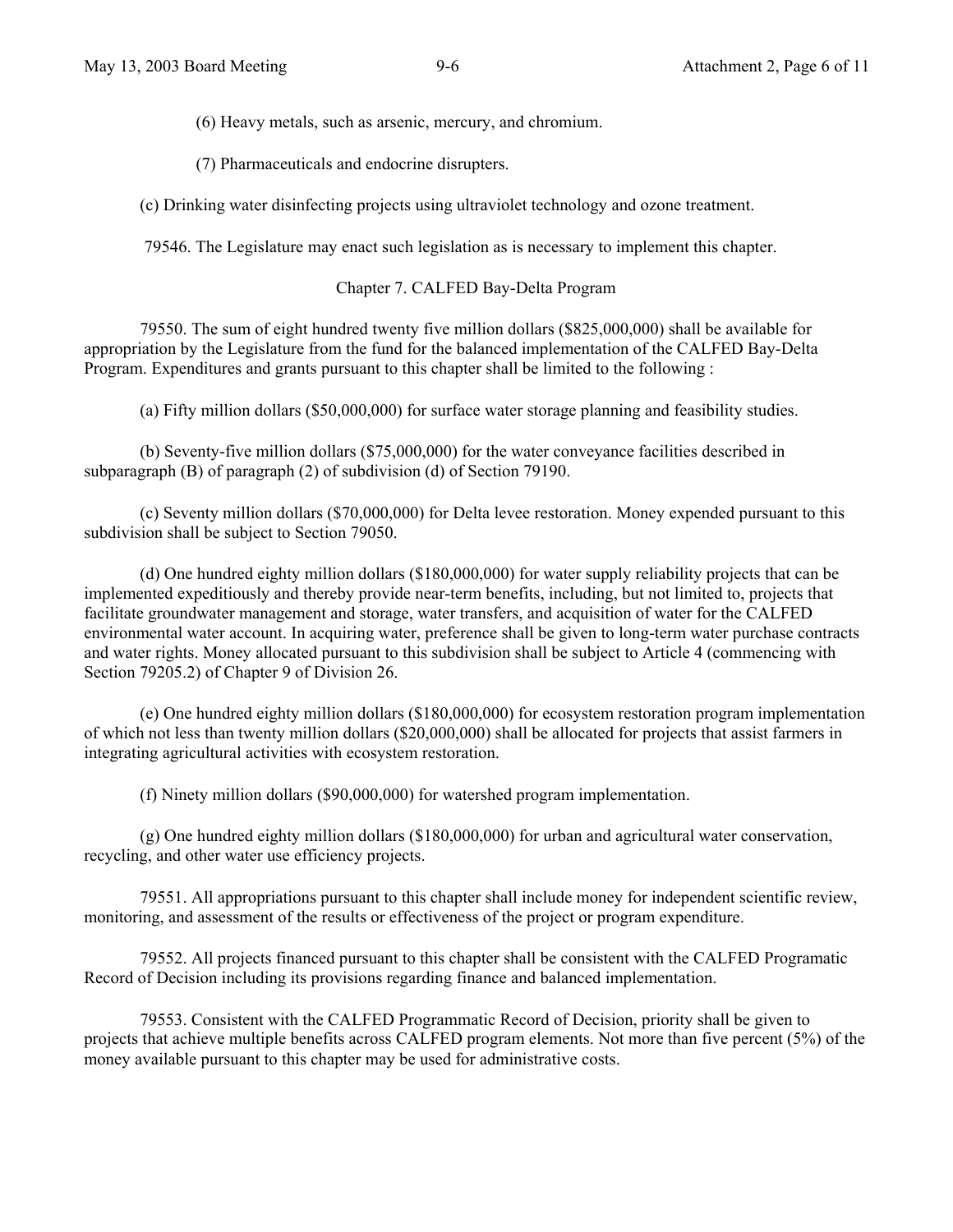79554. All real property acquired with money appropriated or granted pursuant to subdivision (e) or (f) of Section 79550 shall be acquired from willing sellers.

#### Chapter 8. Integrated Regional Water Management

79560. The sum of five hundred million dollars (\$500,000,000) shall be available for appropriation by the Legislature from the fund for competitive grants for projects set forth in this section to protect communities from drought, protect and improve water quality, and improve local water security by reducing dependence on imported water. No project financed pursuant to this section shall include an on-stream surface water storage facility or an off-stream surface water storage facility other than percolation ponds for groundwater recharge in urban areas. No river or stream channel modification project whose construction or operation causes any negative environmental impacts may be financed pursuant to this chapter unless those impacts are fully mitigated.

79561. Money appropriated in Section 79560 shall be available for grants for water management projects that include one or more of the following elements:

(a) Programs for water supply reliability, water conservation, and water use efficiency.

(b) Storm water capture, storage, treatment, and management.

(c) Removal of invasive non-native plants, the creation and enhancement of wetlands, and the acquisition, protection, and restoration of open space and watershed lands.

(d) Non-point source pollution reduction, management, and monitoring.

(e) Groundwater recharge and management projects.

(f) Contaminant and salt removal through reclamation, desalting, and other treatment technologies.

(g) Water banking, exchange, reclamation, and improvement of water quality.

(h) Planning and implementation of multipurpose flood control programs that protect property and improve water quality, storm water capture and percolation and protect or improve wildlife habitat.

(i) Watershed management planning and implementation.

(j) Demonstration projects to develop new drinking water treatment and distribution methods.

79562. An amount, not to exceed ten percent (10%) of the money available for appropriation in Section 79560, may be appropriated by the Legislature for facilities, equipment, and other expenses associated with the establishment of comprehensive statewide groundwater monitoring pursuant to Part 2.76 (commencing with Section 10780) of Division 6.

 79563. At least fifty percent (50%) of the amount available for appropriation in Section 79560 shall be appropriated to the board. The board shall establish procedures for selecting among eligible projects specified in Section 79561 that use the procedures developed by the board for stakeholder-based accelerated selection and contracting pursuant to Section 79104.32 .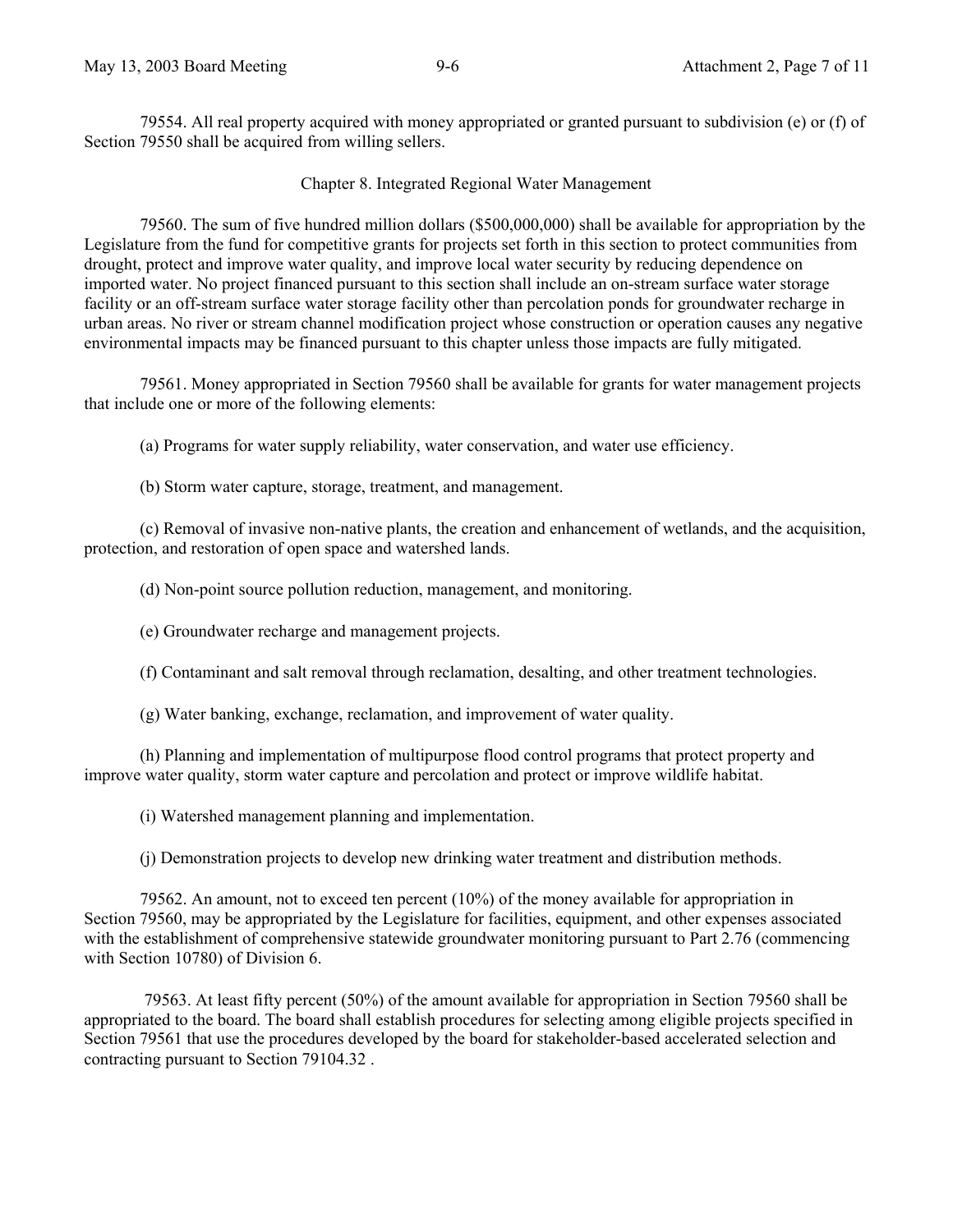79564. To be eligible for financing pursuant to Section 79563, a project shall meet both of the following criteria:

(a) The project is consistent with an adopted integrated water management plan designed to improve regional water supply reliability, water recycling, water conservation, water quality improvement, storm water capture and management, flood management, recreation and access, wetlands enhancement and creation, and environmental and habitat protection and improvement.

(b) The project includes matching funds or donated services from non-state sources.

79565. Notwithstanding Section 13340 of the Government Code, the sum of one hundred forty million (\$140,000,000) is hereby continuously appropriated from the fund to the Wildlife Conservation Board, without regard to fiscal years, for expenditure by the board and for grants, for the acquisition from willing sellers of land and water resources, including the acquisition of conservation easements, to protect regional water quality, protect and enhance fish and wildlife habitat, and to assist local public agencies in improving regional water supply reliability.

## Chapter 9. Colorado River

 79567. The sum of twenty million dollars (\$20,000,000) shall be available for appropriation by the Legislature from the fund to the department for grants for canal lining and related projects necessary to reduce Colorado River water use pursuant to the California Colorado River Water Use Plan adopted by the Colorado River Board of California.

 79568. (a) The sum of fifty million dollars (\$50,000,000) shall be available for appropriation by the Legislature from the fund to the Wildlife Conservation Board for the acquisition, protection, and restoration of land and water resources necessary to meet state obligations for regulatory requirements related to California's allocation of water supplies from the Colorado River. No money allocated pursuant to this section may be used to supplant or pay for the regulatory mitigation obligations of private parties under state or federal law.

(b) All real property acquired pursuant to this section shall be acquired from willing sellers.

Chapter 10. Coastal Watershed and Wetland Protection

79570. The sum of two hundred million dollars (\$200,000,000) shall be available for appropriation by the Legislature from the fund for expenditures and grants for the purpose of protecting coastal watersheds, including, but not limited to, acquisition, protection, and restoration of land and water resources and associated planning, permitting, and administrative costs, in accordance with the following schedule:

(a) The sum of one hundred twenty million dollars (\$120,000,000) to the State Coastal Conservancy for coastal watershed protection pursuant to Division 21 (commencing with Section 31000) of the Public Resources Code.

(b) The sum of twenty million dollars (\$20,000,000) to the State Coastal Conservancy for expenditure for the San Francisco Bay Conservancy Program for coastal watershed protection pursuant to Chapter 4.5 (commencing with Section 31160) of Division 21 of the Public Resources Code.

(c) The sum of forty million dollars (\$40,000,000) to the Santa Monica Mountains Conservancy. Twenty million dollars (\$20,000,000) of this sum shall be expended for protection of the Los Angeles River watershed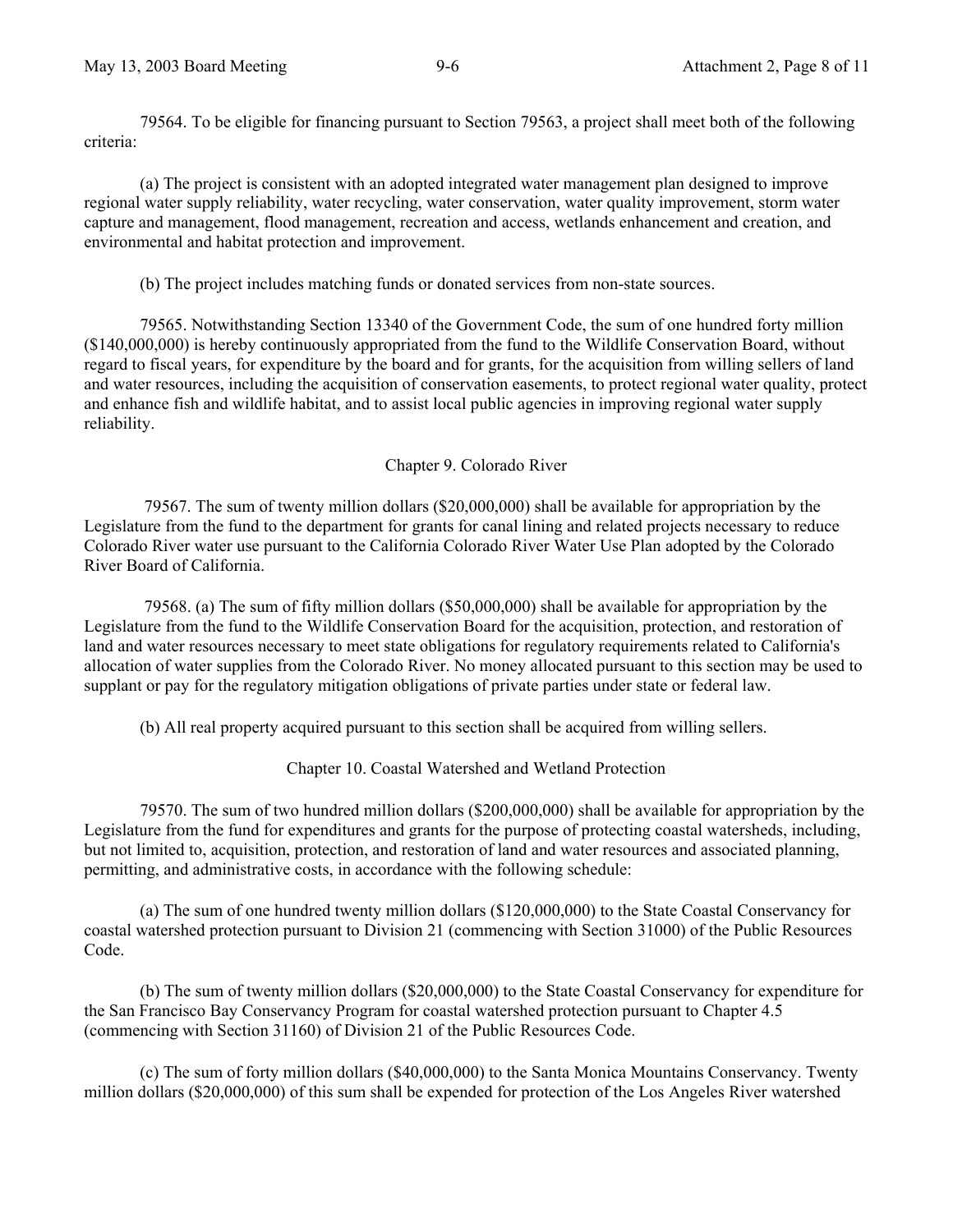upstream of the northernmost boundary of the City of Vernon, and twenty million dollars (\$20,000,000) shall be expended for protection of the Santa Monica Bay and Ventura County coastal watersheds, pursuant to Division 23 (commencing with Section 33000) of the Public Resources Code.

(d) The sum of twenty million dollars (\$20,000,000) to the San Gabriel and Lower Los Angeles Rivers and Mountains Conservancy for protection of the San Gabriel and lower Los Angeles River watersheds pursuant to Division 22.8 (commencing with Section 32600) of the Public Resources Code.

79571. Ten percent (10%) of the money allocated in each of the categories in Section 79570 shall be used for grants for the acquisition and development of facilities to promote public access to and participation in the conservation of land, water, and wildlife resources. Eligible projects include, but are not limited to, the following:

(a) Training and research facilities for watershed protection and water conservation activities conducted by nonprofit organizations. Priority shall be given to projects operated by nonprofit organizations in collaboration with the University of California and public water agencies.

(b) Nature centers that are in or adjacent to watersheds and wetlands identified for protection pursuant to this chapter, that provide wildlife viewing, outdoor experiences, and conservation education programs to the public and to students. Priority shall be given to projects that are operated by or in cooperation with nonprofit organizations and are designed to serve children from urban areas that lack access to natural areas and outdoor education programs.

79572. (a) Notwithstanding Section 13340 of the Government Code, the sum of seven hundred fifty million dollars (\$750,000,000) is hereby continuously appropriated from the fund to the Wildlife Conservation Board, without regard to fiscal years, for the acquisition, protection, and restoration of coastal wetlands, upland areas adjacent to coastal wetlands, and coastal watershed lands. Money appropriated pursuant to this section shall be for the acquisition, protection, and restoration of lands in or adjacent to urban areas. Eligible projects shall be limited to the following:

(1) Acquisition, protection, and restoration of coastal wetlands identified in the Southern California Coastal Wetlands Inventory as of January 1, 2001, published by the State Coastal Conservancy, located within the coastal zone, and other wetlands connected and proximate to such coastal wetlands, and upland areas adjacent and proximate to such coastal wetlands, or coastal wetlands identified for acquisition, protection, and restoration in the San Francisco Baylands Ecosystem Habitat Goals Report, and upland areas adjacent to the identified wetlands.

(2) Acquisition, protection, and restoration of coastal watershed and adjacent lands located in Los Angeles, Ventura, and Santa Barbara Counties. Any project financed pursuant to this paragraph within the Santa Monica Mountains Zone, as defined in Section 33105 of the Public Resources Code, shall be by grant from the Wildlife Conservation Board to the Santa Monica Mountains Conservancy. Any project financed pursuant to this paragraph within the Baldwin Hills area, as defined in Section 32553 of the Public Resources Code, shall be by grant from the Wildlife Conservation Board to the Baldwin Hills Conservancy.

(b) Not less than three hundred million dollars (\$300,000,000) of the amount appropriated in this section shall be expended or granted for projects within Los Angeles and Ventura Counties. Of the remaining funds available pursuant to this section the Wildlife Conservation Board shall give priority to the acquisition of not less than 100 acres consisting of upland mesa areas, including wetlands therein, adjacent to the state ecological reserve in the Bolsa Chica wetlands in Orange County.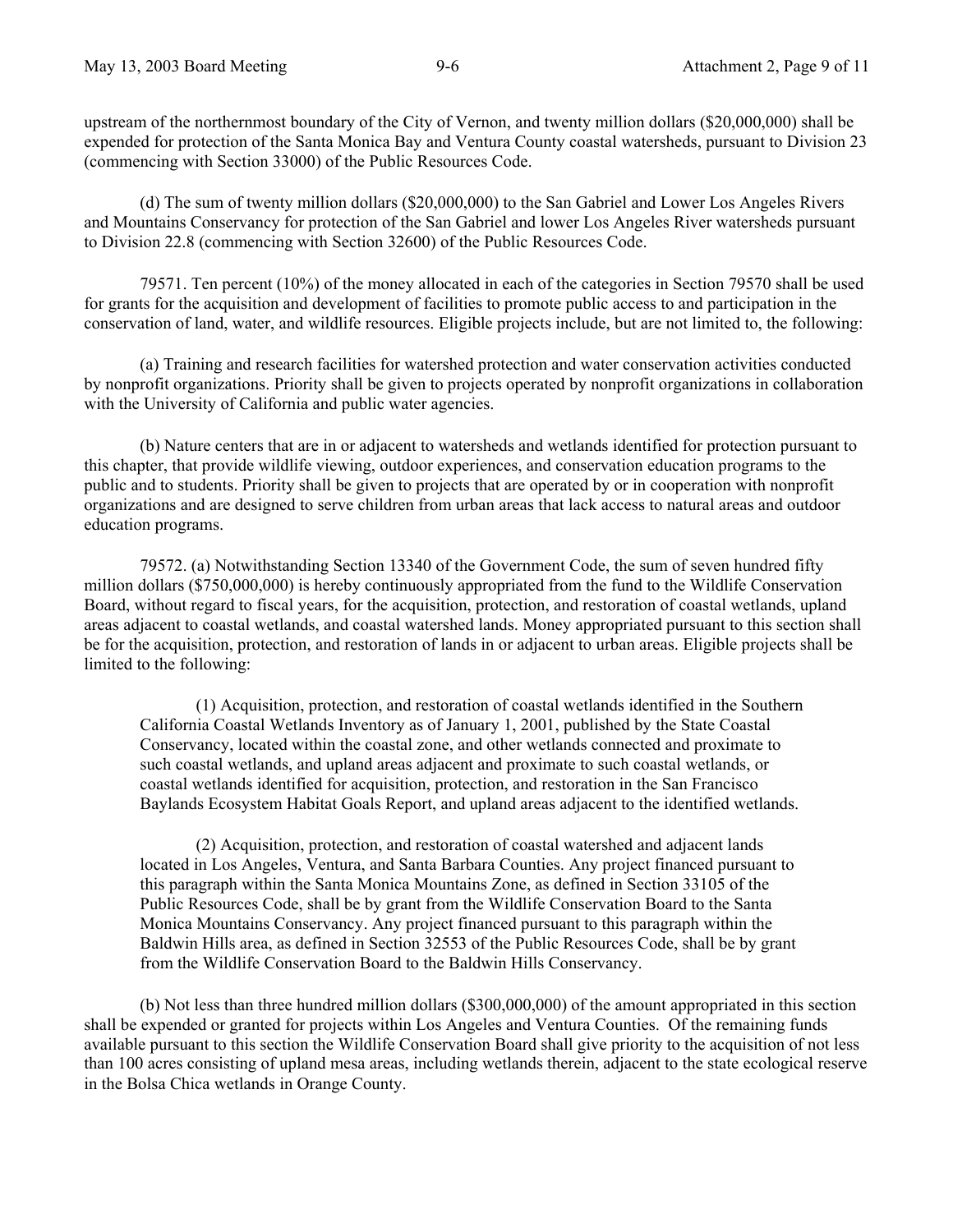(c) Not more than two hundred million dollars (\$200,000,000) of the amount appropriated in this section may be expended or granted for projects in the San Francisco Bay area, as described in Section 31162 of the Public Resources Code. Any project within the San Francisco Bay area may be by grant from the Wildlife Conservation Board to the State Coastal Conservancy.

79573. (a) The purchase price for each acquisition made pursuant to this Section 79572 shall not exceed the fair market value of the property as defined in Section 1263.320 of the Code of Civil Procedure. Fair market value shall be determined by an appraisal that is prepared by a licensed real estate appraiser and approved by the Wildlife Conservation Board and the Department of General Services.

(b) All real property acquired pursuant to this chapter shall be acquired from willing sellers.

#### Chapter 11. Fiscal Provisions

79580. Bonds in the total amount of three billion four hundred forty million dollars (\$3,440,000,000), not including the amount of any refunding bonds issued in accordance with Section 79588, or so much thereof as is necessary, may be issued and sold to be used for carrying out the purposes set forth in this division and to be used to reimburse the General Obligation Bond Expense Revolving Fund pursuant to Section 16724.5 of the Government Code. The bond proceeds shall be deposited in the Water Security, Clean Drinking Water, Coastal and Beach Protection Fund of 2002 created by Section 79510. The bonds shall, when sold, be and constitute a valid and binding obligation of the State of California, and the full faith and credit of the State of California is hereby pledged for the punctual payment of both principal of and interest on the bonds as they become due and payable.

79581. The bonds authorized by this division shall be prepared, executed, issued, sold, paid, and redeemed as provided in the State General Obligation Bond Law (Chapter 4 (commencing with Section 16720) of Part 3 of Division 4 of Title 2 of the Government Code), and all provisions of that law shall apply to the bonds and to this division and are hereby incorporated in this division by this reference as though fully set forth in this division.

79582. (a) Solely for the purpose of authorizing the issuance and sale, pursuant to the State General Obligation Bond Law, of the bonds authorized by this division, the Water Security, Clean Drinking Water, Coastal and Beach Protection Act of 2002 Finance Committee is hereby created. For purposes of this division, the Water Security, Clean Drinking Water, Coastal and Beach Protection Act of 2002 Finance Committee is "the committee" as that term is used by the State General Obligation Bond Law. The committee shall consist of the Controller, the Director of Finance, and the Treasurer, or their designated representatives. The Treasurer shall serve as chairperson of the committee. A majority of the committee may act for the committee.

(b) For purposes of this chapter and the State General Obligation Bond Law, the secretary is designated as "the board."

79583. The committee shall determine whether or not it is necessary or desirable to issue bonds authorized pursuant to this division in order to carry out the actions specified in this division and, if so, the amount of bonds to be issued and sold. Successive issues of bonds may be authorized and sold to carry out those actions progressively, and it is not necessary that all of the bonds authorized to be issued be sold at any one time.

79584. There shall be collected annually in the same manner and at the same time as other state revenue is collected, in addition to the ordinary revenues of the state, a sum in an amount required to pay the principal of, and interest on, the bonds maturing each year, and it is the duty of all officers charged by law with any duty in